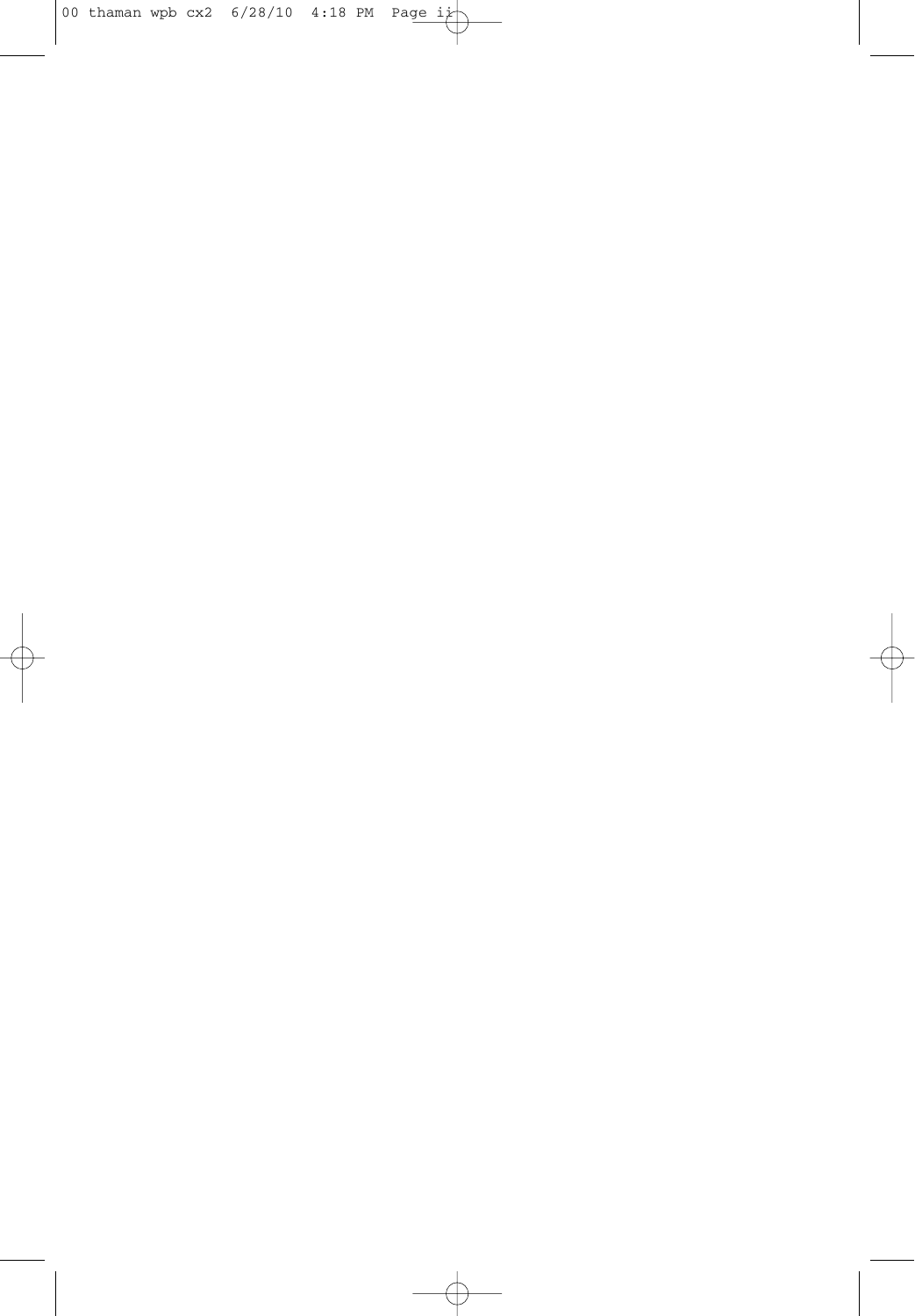## **World Plea Bargaining**

## *Consensual Procedures and the Avoidance of the Full Criminal Trial*

Edited by **Stephen C. Thaman**

Carolina Academic Press Durham, North Carolina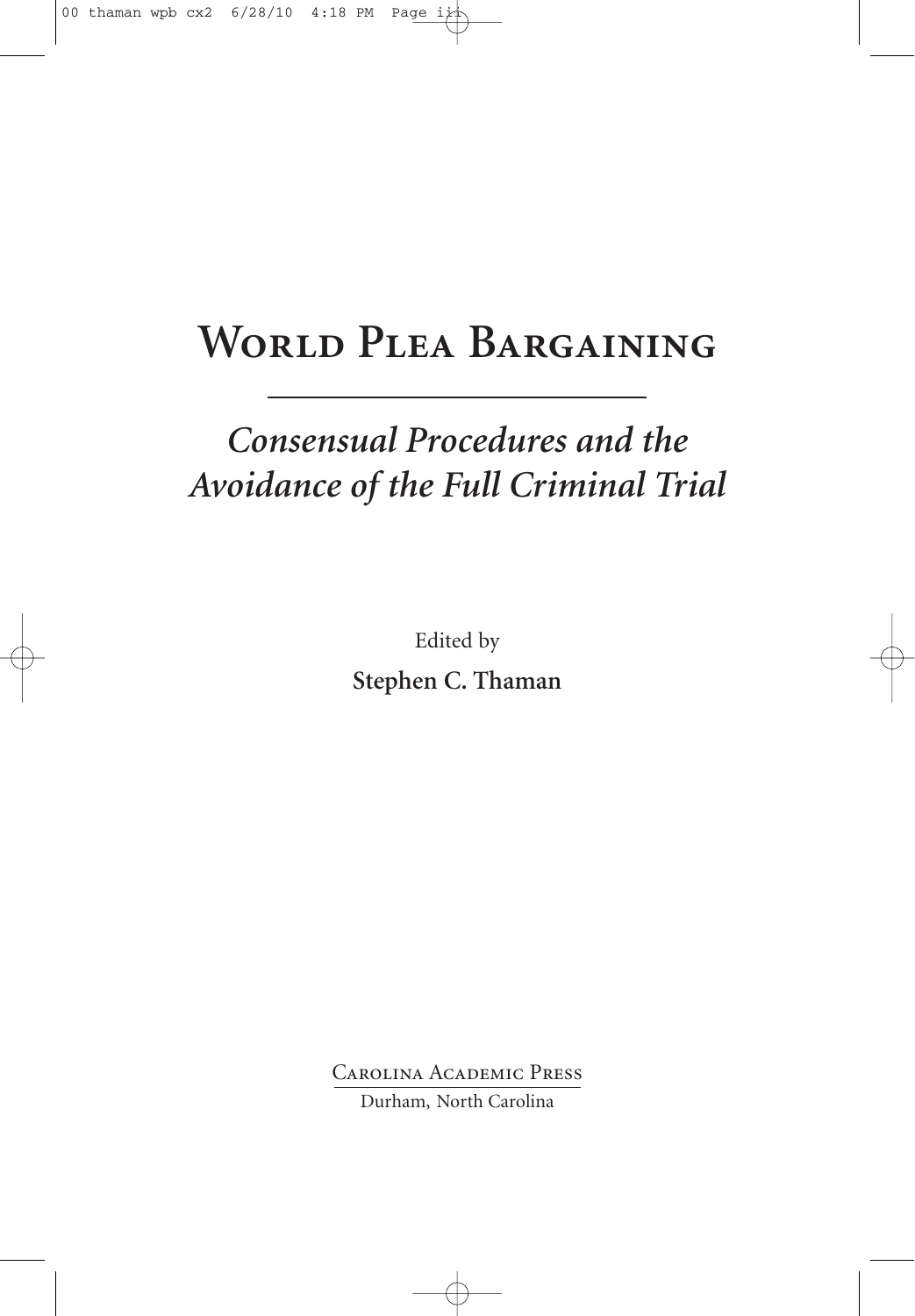Copyright © 2010 Stephen C. Thaman All Rights Reserved

Library of Congress Cataloging-in-Publication Data

World plea bargaining : consensual procedures and the avoidance of the full criminal trial / Stephen C. Thaman, ed.

p. cm. Includes bibliographical references and index. ISBN 978-1-59460-573-4 (alk. paper) 1. Plea bargaining. I. Thaman, Stephen, 1946- II. Title.

K5458.W67 2010 345'.072--dc22

2010015171

Carolina Academic Press 700 Kent Street Durham, North Carolina 27701 Telephone (919) 489-7486 Fax (919) 493-5668 www.cap-press.com

Printed in the United States of America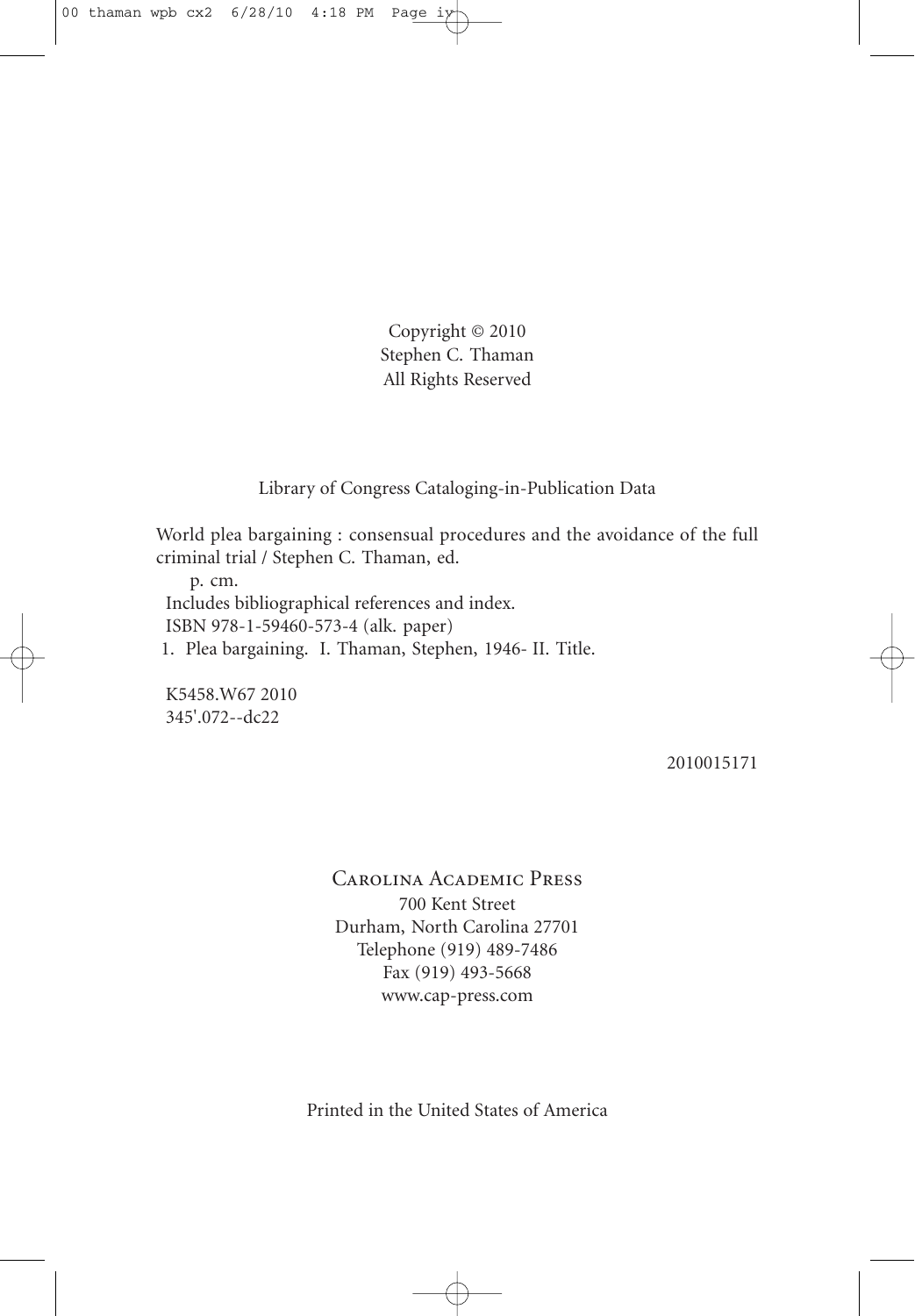*In Memory of My Mother and Dear Friend,*

*June Christie De Trey*

*Born, July 13, 1921, San Francisco, California Died, August 29, 2008, Santa Rosa, California*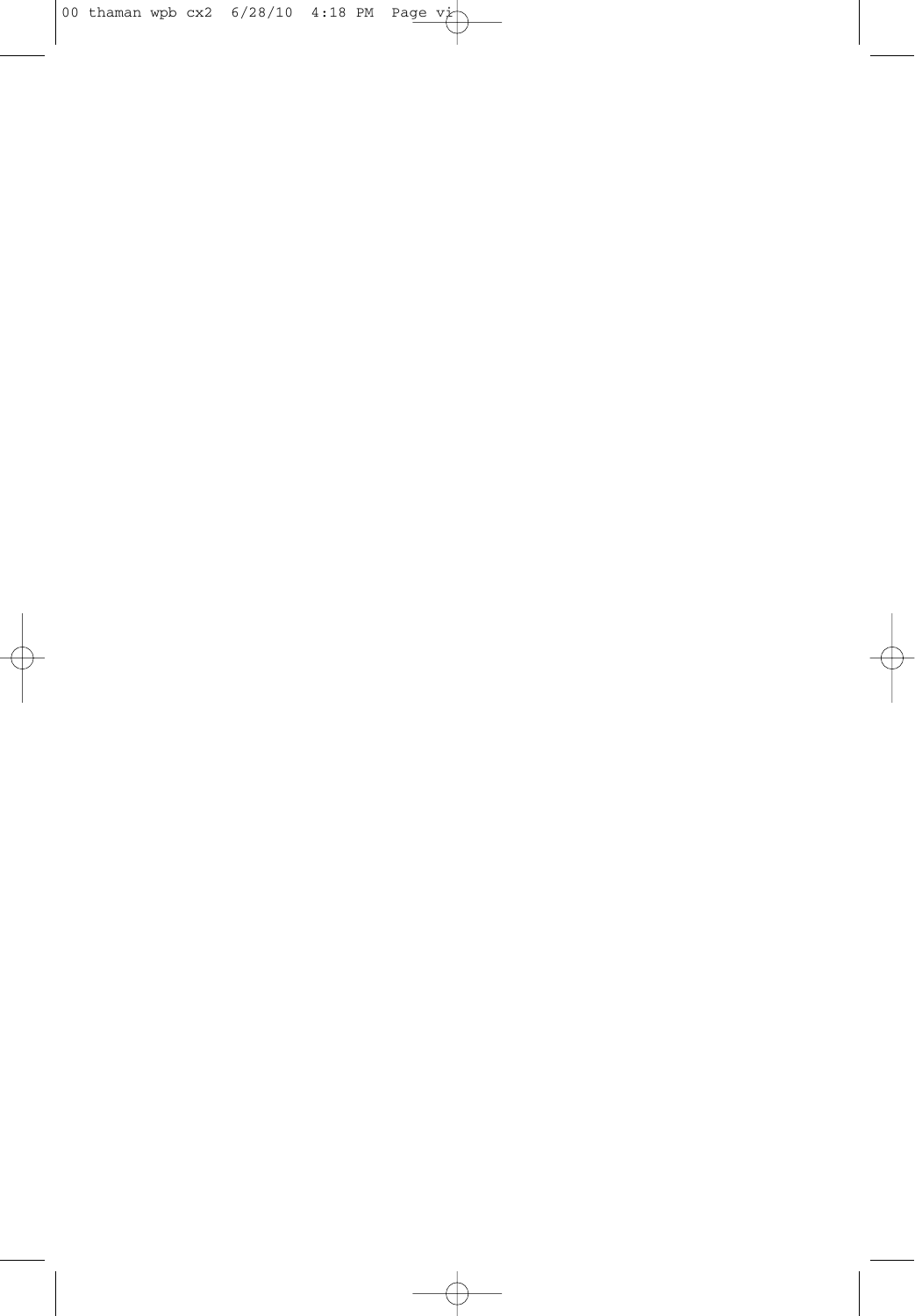# **Contents**

| Acknowledgments |                                                                                                             | XV                  |
|-----------------|-------------------------------------------------------------------------------------------------------------|---------------------|
| Introduction    |                                                                                                             | xvii                |
|                 | Chapter One • From Legal Transplants to Legal Translations:<br>The Globalization of Plea Bargaining and the |                     |
|                 | Americanization Thesis in Criminal Procedure                                                                |                     |
| Ι.              | Máximo Langer<br>Introduction                                                                               | 3<br>$\overline{3}$ |
| Η.              |                                                                                                             |                     |
|                 | Re-Conceptualizing the Adversarial and the Inquisitorial<br>as Theoretical Categories                       | 10                  |
|                 | A. Structures of Interpretation and Meaning                                                                 | 13                  |
|                 | B. Individual Dispositions                                                                                  | 16                  |
|                 | C. Procedural Powers                                                                                        | 17                  |
|                 | D. Other Elements of the Systems                                                                            | 19                  |
|                 | E. Points of Emphasis                                                                                       | 21                  |
| III.            | The Content of the Dichotomy: Adversarial vs. Inquisitorial                                                 | 23                  |
| IV.             | Recent Reforms in the Inquisitorial System and the                                                          |                     |
|                 | <b>Americanization Thesis</b>                                                                               | 34                  |
| V.              | The Circulation of Legal Ideas: From Legal Transplants to                                                   |                     |
|                 | <b>Legal Translations</b>                                                                                   | 38                  |
| VI.             | Plea Bargaining as a Trojan Horse of the Adversarial System                                                 | 46                  |
|                 | VII. German "Plea Bargaining"                                                                               | 50                  |
|                 | VIII. Italian "Plea Bargaining"                                                                             | 59                  |
| IX.             | Argentine "Plea Bargaining"                                                                                 | 68                  |
| Х.              | French "Plea Bargaining"                                                                                    | 74                  |
| XI.             | Conclusion: Fragmentation in the Civil Law?                                                                 | 78                  |
|                 | Chapter Two • Negotiated Justice in International Criminal Courts                                           |                     |
|                 | Mirjan Damaška                                                                                              | 81                  |
| I.              | The Confusing Complexity of the Current Legal Landscape                                                     | 81                  |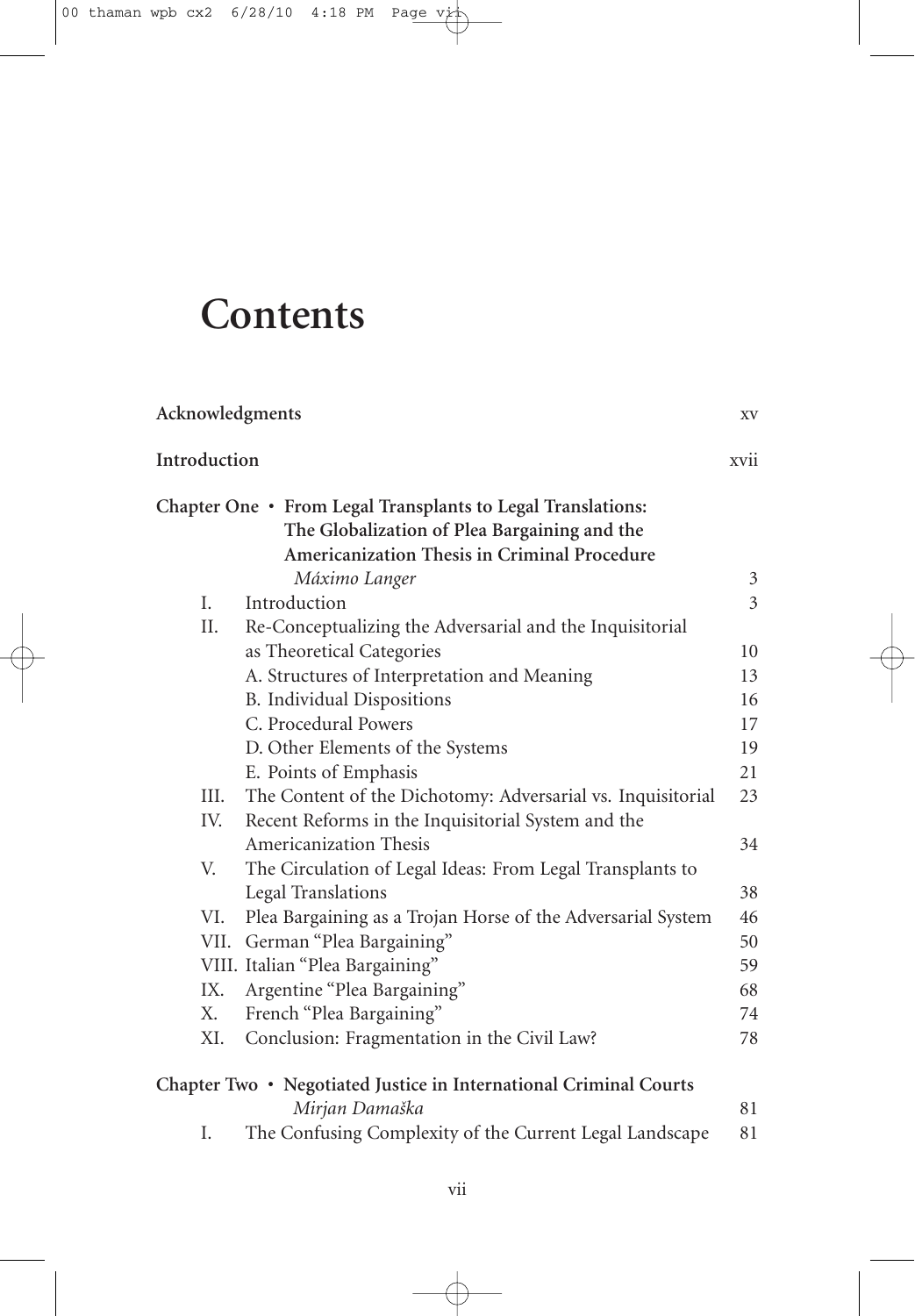### viii CONTENTS

| Π.   | Attitudes of National Legal Systems toward Negotiated          |     |
|------|----------------------------------------------------------------|-----|
|      | Justice: The Early History                                     | 82  |
| III. | Attitudes of National Legal Systems since the Nineteenth       |     |
|      | Century                                                        | 85  |
| IV.  | Current Anglo-American v. Continental Approaches to            |     |
|      | Negotiated Justice                                             | 88  |
| V.   | The Pros and Cons of Negotiated Justice                        | 91  |
| VI.  | International Criminal Proceedings and Bargained Justice:      |     |
|      | Questions of Legitimacy and Desirability                       | 95  |
| VII. | Grounds Justifying Negotiated Justice in International         |     |
|      | Proceedings                                                    | 100 |
|      | A. The Practice of the ICTY                                    | 101 |
|      | B. Negotiated Justice and the ICC                              | 102 |
|      | VIII. Which Model Is Best Suited to International Proceedings- |     |
|      | The Continental in-Court Confession or the Anglo-American      |     |
|      | Guilty Plea?                                                   | 103 |
|      | Chapter Three • The Entrenched Position of Plea Bargaining in  |     |
|      | <b>United States Legal Practice</b>                            |     |
|      | Jacqueline E. Ross                                             | 107 |
| I.   | Introduction                                                   | 107 |
| II.  | The Legal Status of Plea Bargains: How Law Constrains          |     |
|      | and Facilitates Guilty Pleas                                   | 108 |
| III. | Market Models, Equity, and the Scholarly Controversy           |     |
|      | about Plea Bargaining                                          | 114 |
| IV.  | Conclusion                                                     | 123 |
|      | Chapter Four • Plea Bargaining in Scotland: The Rise of        |     |
|      | Managerialism and the Fall of Due Process                      |     |
|      | Fiona Leverick                                                 | 125 |
| I.   | Organization of Criminal Procedure (More Serious Crimes)       | 125 |
|      | A. Pretrial Stage                                              | 125 |
|      | 1. Form of Criminal Investigation                              | 125 |
|      | 2. Confessions and Admissions as Proof of Guilt:               |     |
|      | <b>Interrogation Practice</b>                                  | 128 |
|      | B. Trial Stage: Post-Charge                                    | 133 |
| Π.   | Organization of Criminal Procedure (Variations for Lesser      |     |
|      | Crimes)                                                        | 135 |
| III. | Informal Mechanisms to Avoid the Full-Blown Trial              | 137 |
|      |                                                                |     |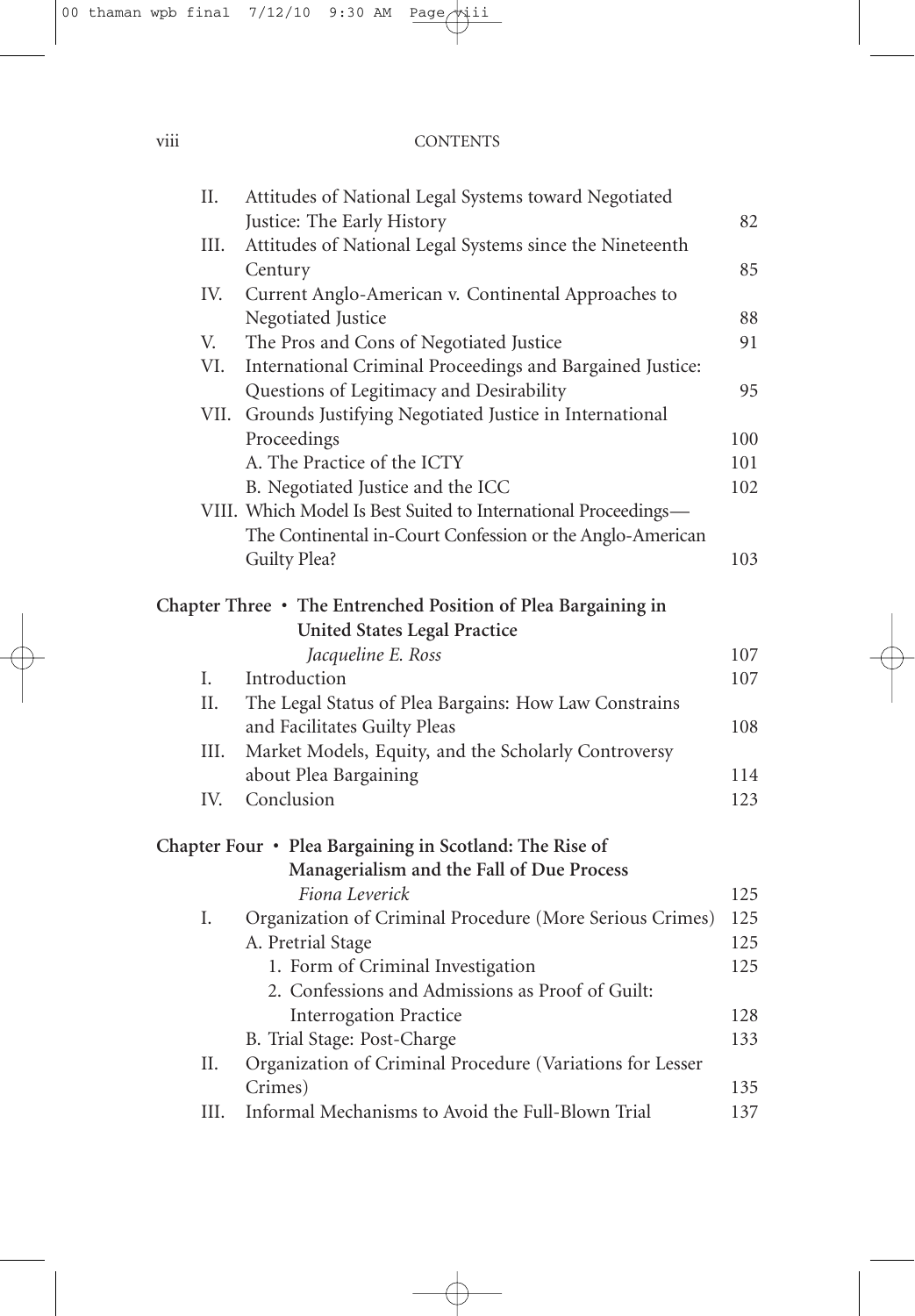| <b>CONTENTS</b> |  |
|-----------------|--|
|                 |  |

| IV. | Pre-Trial Consensual Procedures                             | 138 |
|-----|-------------------------------------------------------------|-----|
|     | A. Fiscal Fines                                             | 138 |
|     | <b>B.</b> Fixed Penalties                                   | 140 |
|     | C. Fiscal Compensation Orders                               | 141 |
|     | D. Fiscal Work Orders                                       | 142 |
| V.  | Diversion                                                   | 142 |
|     | A. To a Social Worker, Psychiatrist or Psychologist         | 142 |
|     | B. Diversion to Victim-Offender Reconciliation              | 143 |
| VI. | Guilty Pleas and Inducements                                | 144 |
|     | VII. Historical Perspective and Comment                     | 149 |
|     | A. Consensual Settlement in Scottish History                | 149 |
|     | B. The Effectiveness and Reception of Consensual Procedures | 149 |
|     | C. Prospects for Future Reform                              | 154 |
|     | Chapter Five · Absprachen in German Criminal Trials         |     |
|     | Karsten Altenhain                                           | 157 |
| I.  | Introduction                                                | 157 |
| II. | Procedural Basis for Bargaining                             | 157 |
|     | A. Conditional Dismissals of Cases: Diversion               | 158 |
|     | <b>B.</b> Penal Orders                                      | 158 |
|     | C. Absprachen and the German Legality Principle             | 159 |
| Ш.  | Procedural Aspects and Content of Absprachen                | 160 |
| IV. | The Debate Surrounding the Legality of Absprachen           | 161 |
|     | A. Introduction                                             | 161 |
|     | B. Views in the Literature before the Leading Decision      |     |
|     | of the BGH                                                  | 162 |
|     | C. The Seminal Decision of the BGH of August 28, 1997       | 164 |
|     | D. The Acceptance of the Guidelines of the BGH in Practice  | 166 |
|     | 1. Disclosure of the Absprache during the Trial             | 166 |
|     | 2. Inclusion of All Participants                            | 167 |
|     | 3. Confession as Mitigation and the Appropriateness         |     |
|     | of the Punishment                                           | 168 |
|     | 4. Assurance of the Voluntariness of Absprachen:            |     |
|     | Protection of Free Will                                     | 169 |
|     | 5. The Court's Fixing of a Maximum Sentence                 | 170 |
|     | 6. Prohibition of Absprachen as to Guilt                    | 171 |
|     | 7. Verification of the Confession                           | 171 |
|     | 8. Recording of the Absprache                               | 173 |
|     | 9. Prohibition of the Waiver of the Right to Appeal         | 173 |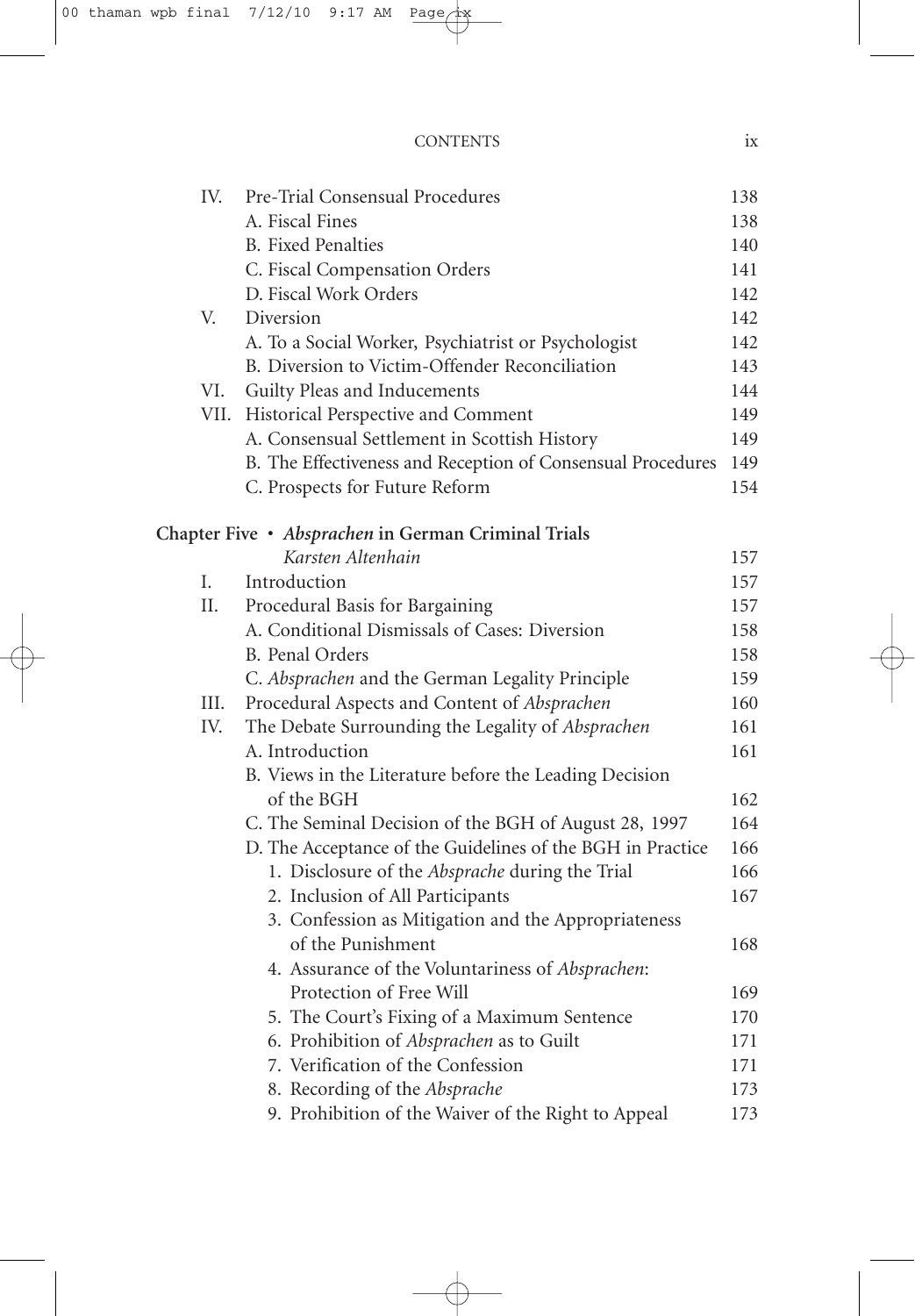### x CONTENTS

| V.   | Conclusion and Prospects for Statutory Regulation                      | 176 |
|------|------------------------------------------------------------------------|-----|
|      | Addendum - Amendments to the StPO in 2009 to Allow                     |     |
|      | Absprachen                                                             | 179 |
|      | § 257b StPO                                                            | 179 |
|      | § 257c StPO                                                            | 179 |
|      | Chapter Six · Consensual, Abbreviated and Simplified Procedures in the |     |
|      | <b>Netherlands</b>                                                     |     |
|      | Chrisje Brants                                                         | 181 |
| Ι.   | Introduction: The Essentially Inquisitorial Nature of Dutch            |     |
|      | Criminal Procedure                                                     | 181 |
| Η.   | Organization of Criminal Procedure (More Serious Crimes)               | 184 |
|      | A. Pre-Trial Stage                                                     | 184 |
|      | 1. Form of Investigation                                               | 184 |
|      | 2. Confessions and Admissions to Prove Guilt:                          |     |
|      | <b>Interrogation Practice</b>                                          | 189 |
|      | 3. Charging Decision, Review of Charge, Role of Victim                 | 192 |
|      | B. Procedure in the Trial Court (Post-Charge)                          | 196 |
|      | 1. Prosecutor's Ability to Dispose of the Case                         | 196 |
|      | 2. Defendant's Ability to Dispose of the Case: Voeging                 |     |
|      | ad informandum                                                         | 197 |
| III. | Procedural Diversity Depending on the Seriousness                      |     |
|      | of Crimes                                                              | 199 |
|      | A. Procedure for the Most Serious Crimes                               | 199 |
|      | B. Different Procedures for Less Serious Crimes                        | 200 |
| IV.  | Formal and Informal Ways of Avoiding Trial                             | 202 |
|      | A. Conditional Waiver of Prosecution (Diversion) and                   |     |
|      | Transaction (transactie)                                               | 202 |
|      | B. Transaction and White Collar and Corporate Crime                    | 205 |
|      | C. New Legislation Relating to Penal Orders                            | 206 |
| V.   | Victim-Offender Conciliation                                           | 212 |
| VI.  | Effect of Admissions of Guilt in Dutch Criminal Procedure              | 213 |
| VII. | Conclusion                                                             | 216 |
|      | Chapter Seven • Penal Orders, Confession-Triggered Summary             |     |
|      | Procedures and the Weakening of the Legality                           |     |
|      | Principle in Denmark                                                   |     |
|      | Rasmus H. Wandall                                                      | 219 |
| Ι.   | Introduction                                                           | 219 |
|      |                                                                        |     |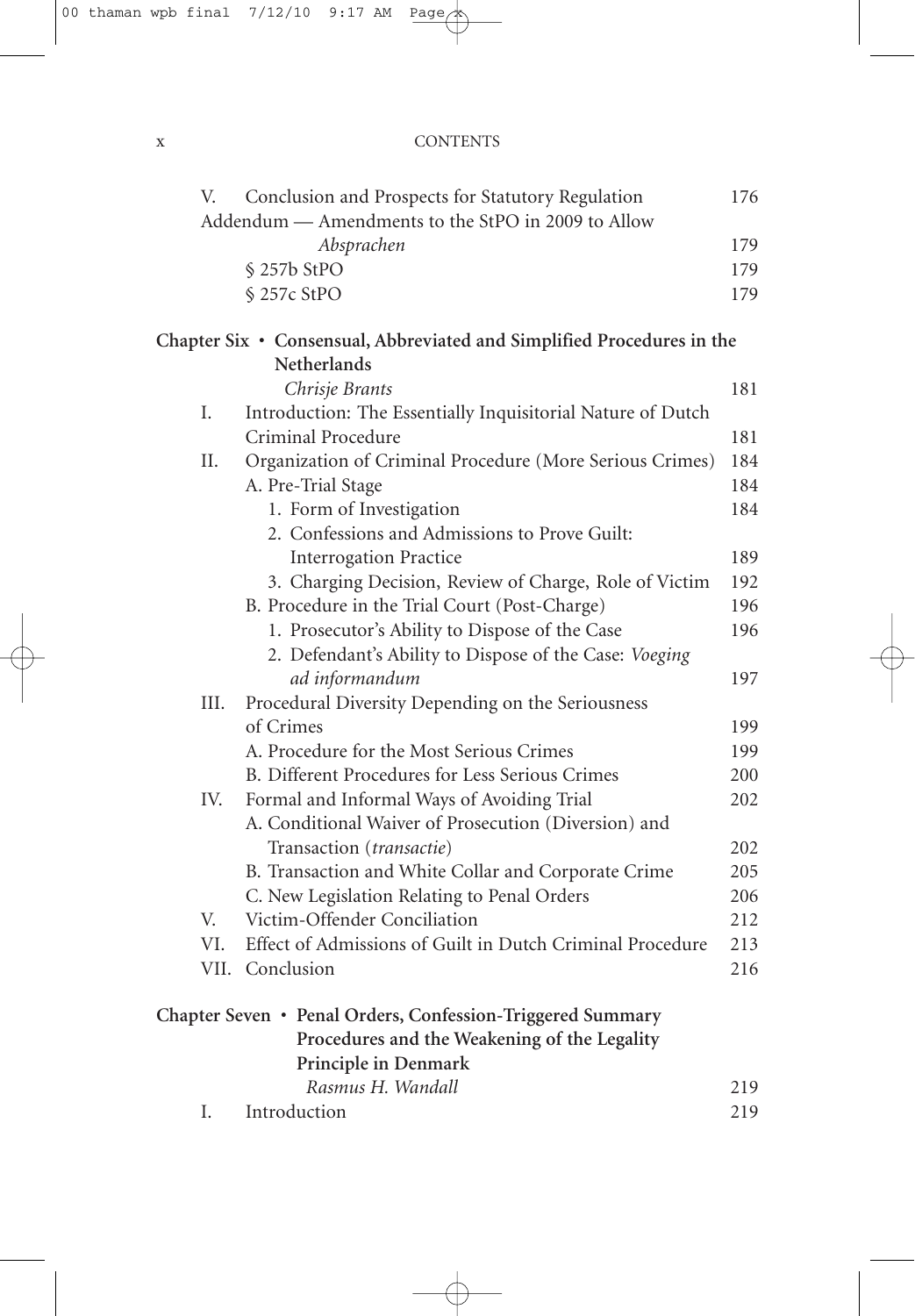| II.  | Organization of Criminal Procedure for Serious Crimes        | 222        |
|------|--------------------------------------------------------------|------------|
|      | A. Pretrial stage                                            | 222        |
|      | 1. Form of Criminal Investigation                            | 222        |
|      | 2. Confessions and Admissions as Proof of Guilt:             |            |
|      | <b>Interrogation Practice</b>                                | 224<br>226 |
|      | 3. The Right to Counsel                                      | 227        |
|      | 4. Bargaining for Confessions                                |            |
|      | 5. The Charging Decision and Prosecutorial Discretion        | 229<br>231 |
|      | B. Trial Stage (Post Charge)                                 |            |
|      | 1. The Prosecutor's Power to Dismiss Charges                 | 231        |
|      | 2. The Effect of the Defendant's Confession in Summary       |            |
|      | and Normal Procedures                                        | 232        |
| II.  | Procedural Variations Depending on the Seriousness           |            |
|      | of the Crime                                                 | 233        |
|      | A. Differences in the Composition of the Court               | 233        |
|      | B. Changes in the Pretrial Procedural Stage                  | 234        |
| III. | Informal Mechanisms to Avoid the Full-Blown Trial            | 235        |
| IV.  | Penal Orders                                                 | 236        |
| V.   | Diversion                                                    | 238        |
| VI.  | Victim-Offender Conciliation                                 | 239        |
|      | VII. Guilty Pleas and the Summary Trial Procedure            | 240        |
|      | VIII. Conclusion                                             | 244        |
|      | Chapter Eight · Penal Orders, Victim-Offender Mediation, and |            |
|      | Confession-Triggered Summary Procedures in Norway            |            |
|      | Asbjørn Strandbakken                                         | 245        |
| I.   | Organization of Criminal Procedure                           | 245        |
|      | A. Pre-Trial Stage                                           | 245        |
|      | B. Procedure in the Trial Court                              | 249        |
| Η.   | Organization of Criminal Procedure                           | 250        |
|      | A. Procedure for More Serious Crimes                         | 250        |
|      | B. Variations in Procedure Depending on the Seriousness      |            |
|      | of the Crime                                                 | 251        |
| III. | Informal Mechanisms to Avoid Full Trial                      | 251        |
| IV.  | Penal Orders                                                 | 252        |
| V.   | Diversion or Conditional Dismissals                          | 253        |
| VI.  | Victim-Offender Mediation or Conciliation                    | 254        |
|      | VII. Confessions and the Triggering of Simplified Procedure  | 255        |
|      | VIII. Historical Perspective                                 | 256        |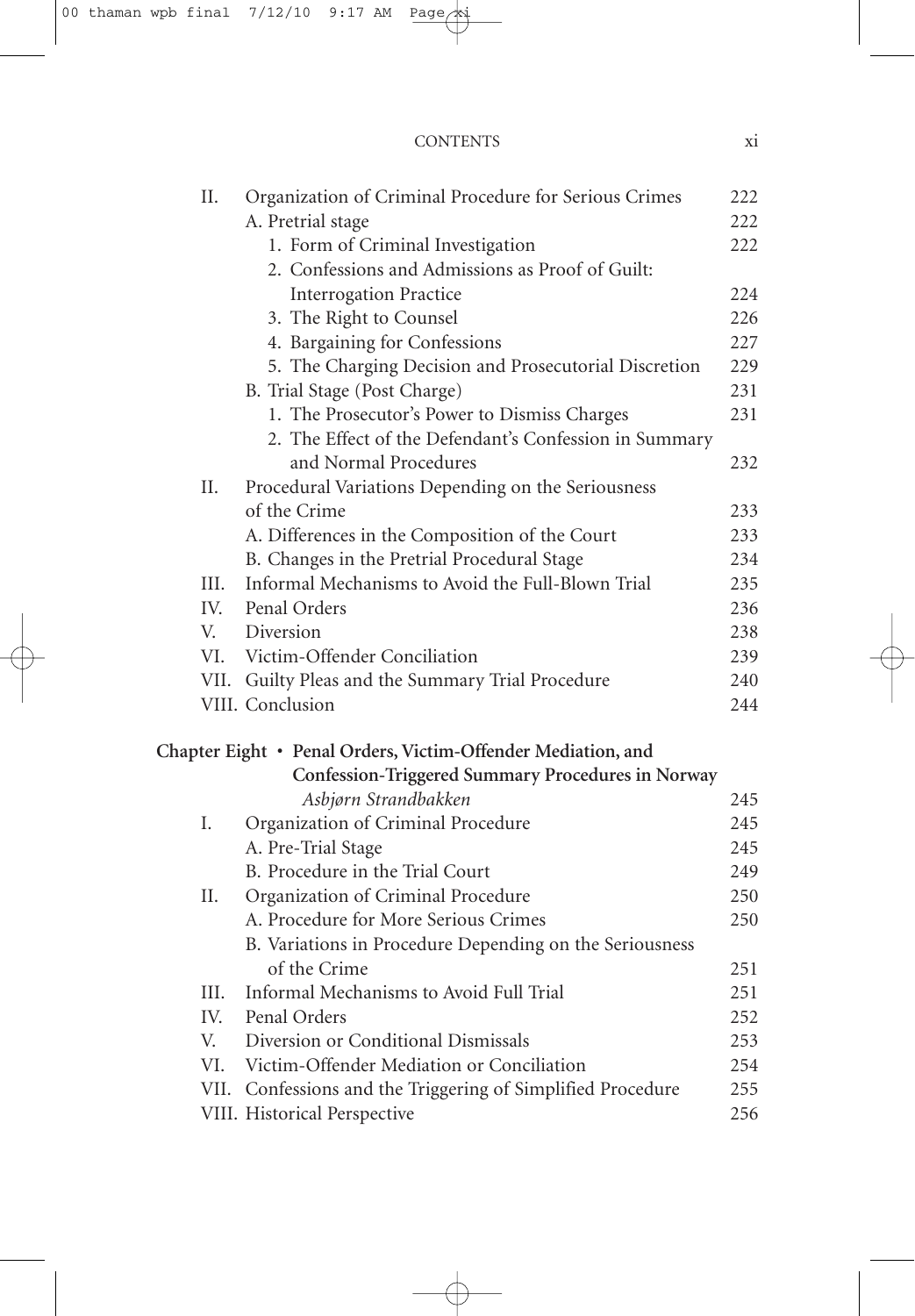| X11 | <b>CONTENTS</b> |
|-----|-----------------|
|     |                 |

|     | Chapter Nine • Consensual Procedures and the Avoidance of the                                                                                                                                      |     |
|-----|----------------------------------------------------------------------------------------------------------------------------------------------------------------------------------------------------|-----|
|     | Full-Fledged Trial in the Republic of Croatia                                                                                                                                                      |     |
|     | Davor Krapac                                                                                                                                                                                       | 259 |
| I.  | Introduction                                                                                                                                                                                       | 259 |
| II. | The Procedural Context of Consensual and Trial-Simplifying                                                                                                                                         |     |
|     | Mechanisms                                                                                                                                                                                         | 260 |
|     | A. Pretrial Stage                                                                                                                                                                                  | 260 |
|     | 1. Form of Criminal Investigation                                                                                                                                                                  | 260 |
|     | 2. Interrogation of the Suspect/Accused                                                                                                                                                            | 262 |
|     | 3. Avoiding the Preliminary Investigation                                                                                                                                                          | 263 |
|     | 4. Prosecutorial Discretion                                                                                                                                                                        | 264 |
|     | 5. Review of the Charging Decision                                                                                                                                                                 | 269 |
|     | B. Trial Stage (Post-Charge)                                                                                                                                                                       | 269 |
|     | 1. Prosecutor's Power to Dismiss                                                                                                                                                                   | 269 |
|     | 2. Effect of Defendant's Admission of Guilt                                                                                                                                                        | 270 |
|     | 3. Composition of the Trial Courts                                                                                                                                                                 | 270 |
|     | 4. Alternative Procedures for Lesser Offenses                                                                                                                                                      | 271 |
|     | 5. Effects of Confessions, Guilty Pleas and Stipulations                                                                                                                                           |     |
|     | to the Charges during Full-Fledged and Summary                                                                                                                                                     |     |
|     | Proceedings                                                                                                                                                                                        | 274 |
|     | Conclusion<br>III.                                                                                                                                                                                 | 277 |
|     | Chapter Ten • Consensual and Summary Procedures in Poland                                                                                                                                          |     |
|     | Maria Rogacka-Rzewnicka                                                                                                                                                                            | 279 |
| I.  | Introduction                                                                                                                                                                                       | 279 |
| Η.  | General Summary of Polish Procedure                                                                                                                                                                | 281 |
|     | III.<br>Ordinary and Summary Proceedings                                                                                                                                                           | 284 |
|     | IV.<br>The Role of the Victim in Polish Criminal Procedure                                                                                                                                         | 286 |
| V.  | Consensual Forms of Criminal Procedure in Poland                                                                                                                                                   | 287 |
|     | A. Introduction                                                                                                                                                                                    | 287 |
|     | B. Mediation and Conciliation Agreements                                                                                                                                                           | 288 |
|     | C. Stipulation to the Charges and Conviction without Trial                                                                                                                                         | 291 |
|     | D. Penal Orders                                                                                                                                                                                    | 294 |
| V.  | Conclusion                                                                                                                                                                                         | 295 |
|     | Chapter Eleven • A Typology of Consensual Criminal Procedures: An<br>Historical and Comparative Perspective on the Theory<br>and Practice of Avoiding the Full Criminal Trial<br>Stephen C. Thaman | 297 |
| Ι.  | Introduction: The Historical Roots of Procedural Diversity                                                                                                                                         | 297 |
|     |                                                                                                                                                                                                    |     |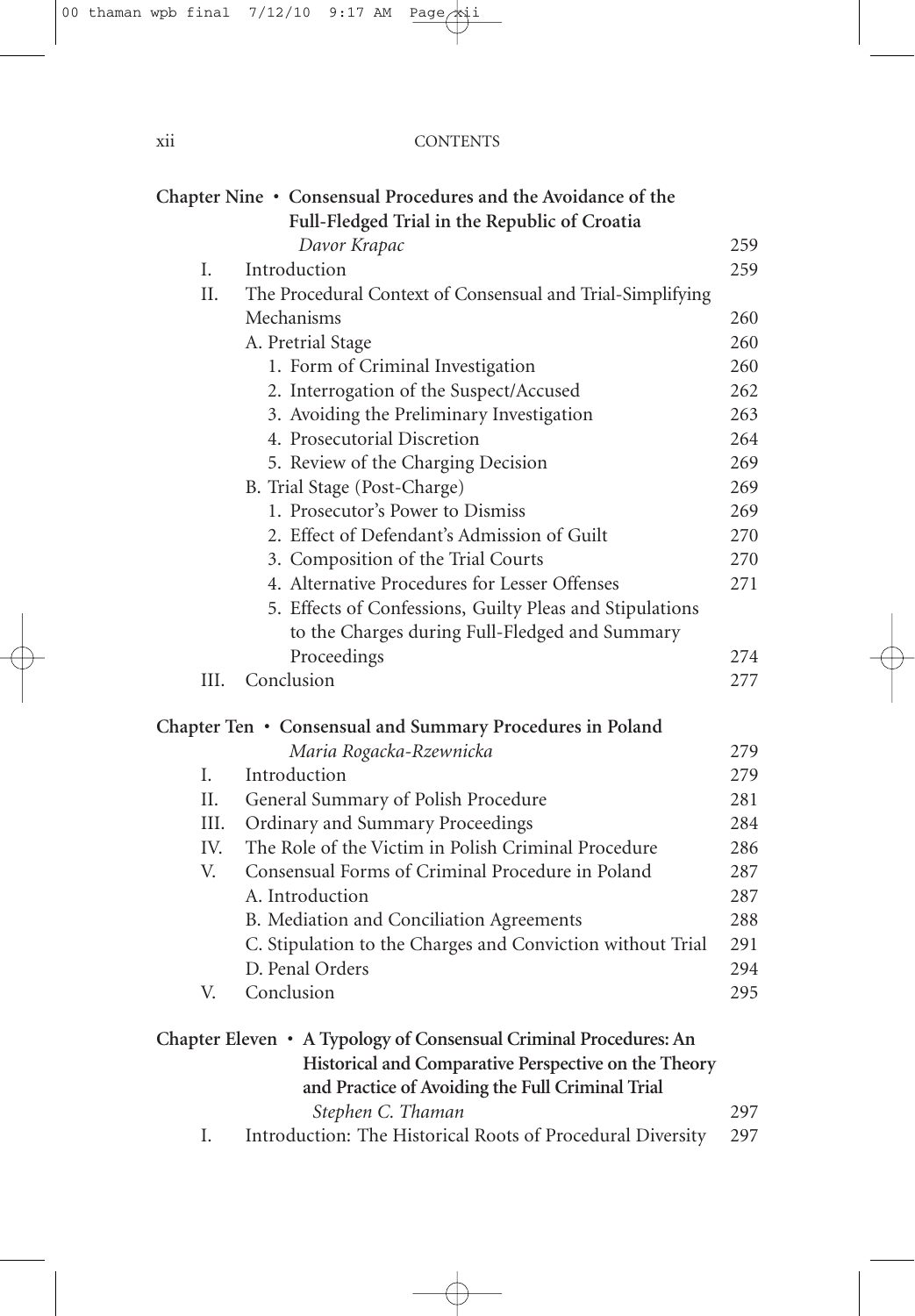### CONTENTS xiii

|             | A. The Historical Importance of Customary (Chthonic)         |     |
|-------------|--------------------------------------------------------------|-----|
|             | Procedures: Emphasis on Victim-Offender Mediation            | 297 |
|             | B. Monarchic Centralization, Politicization of Criminal Law  |     |
|             | and Decline of Victim-Offender Mediation in Europe:          |     |
|             | Emphasis on Procedural Coercion of Confessions               | 305 |
|             | C. An Asian Detour: Official and Non-Official Systems of     |     |
|             | Dispute Resolution: Emphasis on Staying Out of Court         | 314 |
|             | D. Prelude to Modernity: The Enlightenment and the           |     |
|             | Development of the Anglo-American Adversarial Trial          |     |
|             | and the European Mixed-Inquisitorial System                  | 321 |
|             | E. The Human Rights Revolution: Recognition of Defense       |     |
|             | Rights and the Right to Waive Them: Emphasis on Avoiding     |     |
|             | the Newly-Constituted Trial with All Its Guarantees          | 326 |
|             | F. Conclusion                                                | 330 |
| ΙΙ.         |                                                              | 331 |
|             | Alternatives to the Full-Blown Trial in Modern Penal Systems |     |
|             | A. Consensual Procedures Resulting in Dismissal with         |     |
|             | Conditions                                                   | 331 |
|             | 1. Diversion                                                 | 331 |
|             | 2. Victim-Offender Conciliation/Mediation                    | 335 |
|             | B. Consensual Procedures Resulting in a Skipping of the      |     |
|             | Preliminary Investigation and Trial                          | 339 |
|             | 1. Penal Orders                                              | 339 |
|             | 2. Pleas of Guilty and Nolo Contendere as Substitutes        |     |
|             | for the Criminal Trial                                       | 342 |
|             | C. Simplified and Abbreviated Trial Proceedings              | 380 |
|             | 1. Abbreviated Trial Procedures Not Involving Admissions     |     |
|             | or Stipulations of Guilt                                     | 380 |
|             | 2. Inducing and Bargaining for Confessions to Expedite       |     |
|             | and Simplify the Trial                                       | 383 |
|             | D. Conclusion                                                | 393 |
|             | Appendix · Codes of Criminal Procedure                       | 397 |
|             |                                                              |     |
| The Authors |                                                              | 401 |
| Index       |                                                              | 407 |
|             |                                                              |     |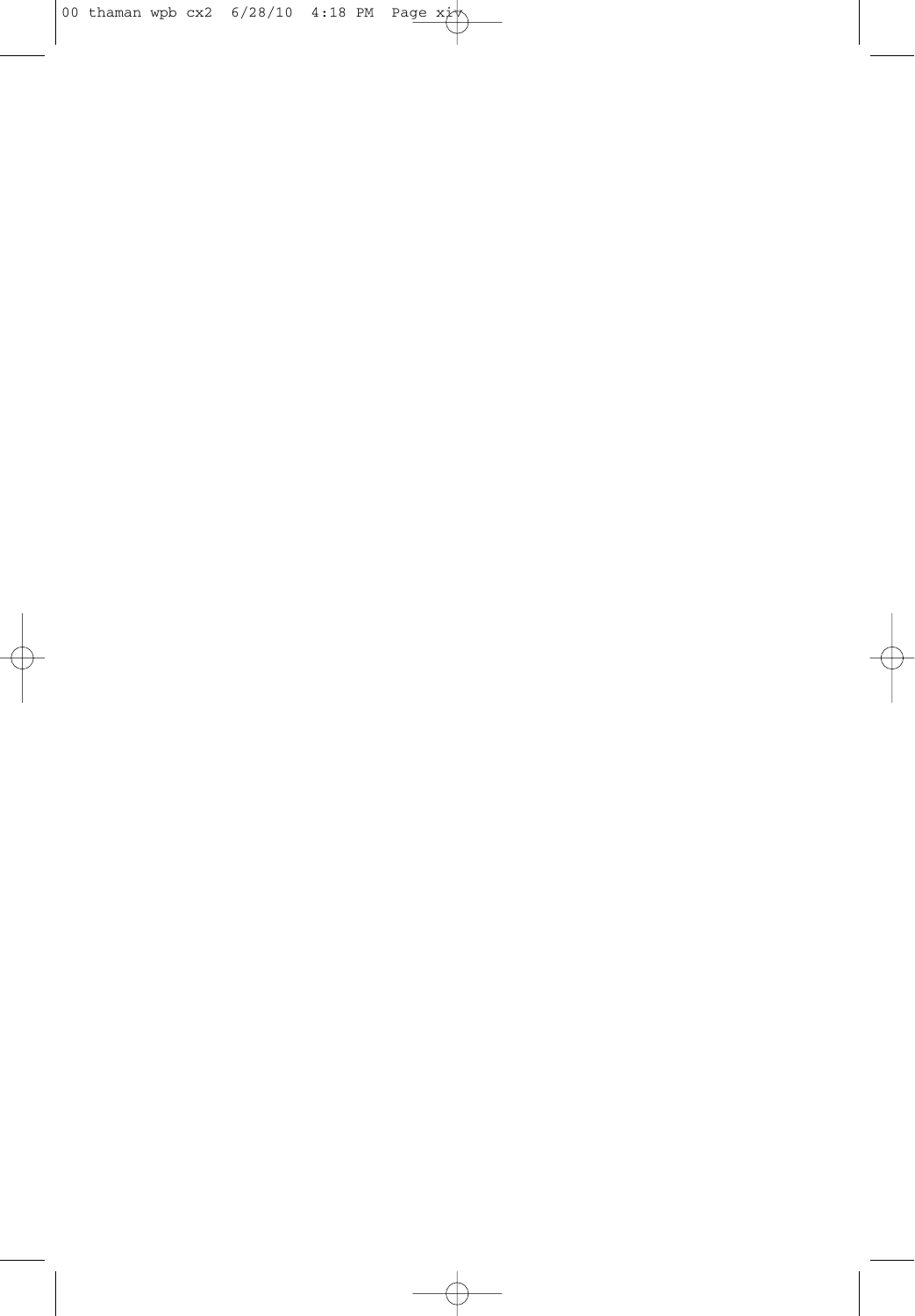## **Acknowledgments**

I would like to thank Mirjan Damaška and Máximo Langer for graciously allowing me to republish their fine articles as chapters in this book. I would also like to acknowledge the excellent work of my research assistant, Joshua Walker, a second-year law student at Saint Louis University School of Law, who helped me proofread the contributions contained herein.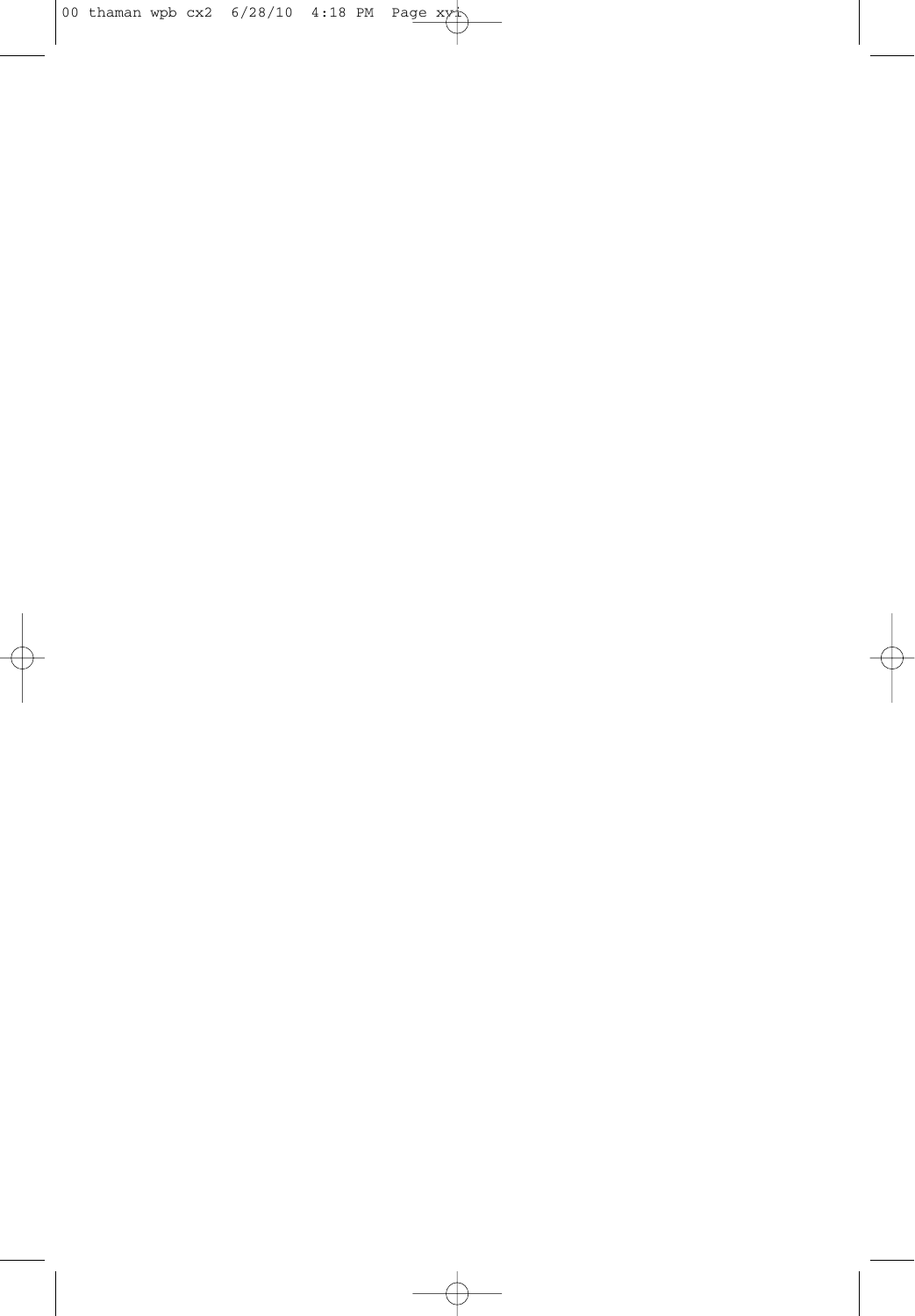## **Introduction**

### *Stephen C. Thaman*

The "full-blown" trial with "all the guarantees"<sup>1</sup> is no longer affordable. With the rise in crime and the more cost-, and labor-intensive procedures required by modern notions of due process, legislatures and courts are gradually giving priority to the principle of procedural economy and introducing forms of consensual and abbreviated criminal procedure to deal with overloaded dockets. After decades of biting criticism of American plea bargaining as a form of "bargaining with justice,"2 one cannot help but recognize a "triumphal march of consensual [and other less costly] procedural forms."3

"Consensual" procedural forms are an integral part of criminal procedure reform worldwide and are aimed at avoiding either an exhaustive and cumbersome preliminary investigation or the public, oral trial with its due process guarantees, or both. In the traditionally inquisitorial civil law realm (most notably on the European continent and in Latin America), the preliminary investigation conducted by investigating magistrate or public prosecutor, which required the preparation of a comprehensive investigative dossier or file including all evidence that would eventually be admissible at the trial stage to prove guilt, assess sentence and determine the merits of an attached civil suit, was the centerpiece of criminal procedure and required the most resources and

<sup>1.</sup> Art. 24 of the 1978 Spanish Constitution guarantees to those accused of crimes the right to a defense, to the assistance of counsel, as well as to "a public trial without undue delays and with *all the guarantees* ..." (all translations into English in this Introduction and in Chapter 11, are by the author, unless otherwise indicated). Constitución española de 17 de diciembre de 1978 (BOE no. 311, Dec. 29, 1978 [RCL 1978, 2836]), text reprinted in Ley de Enjuiciamiento Criminal y otras normas procesales (Julio Muerza Esparza ed. 1998).

<sup>2.</sup> Cf. K.F. Schumann, Der Handel mit der Gerechtigkeit (1977).

<sup>3.</sup> Thomas Weigend, *Die Reform des Strafverfahrens. Europäische und deutsche Tendenzen und Probleme*, 104 Zeitschrift für die gesamte Strafrechtswissenschaft 486, 493 (1992).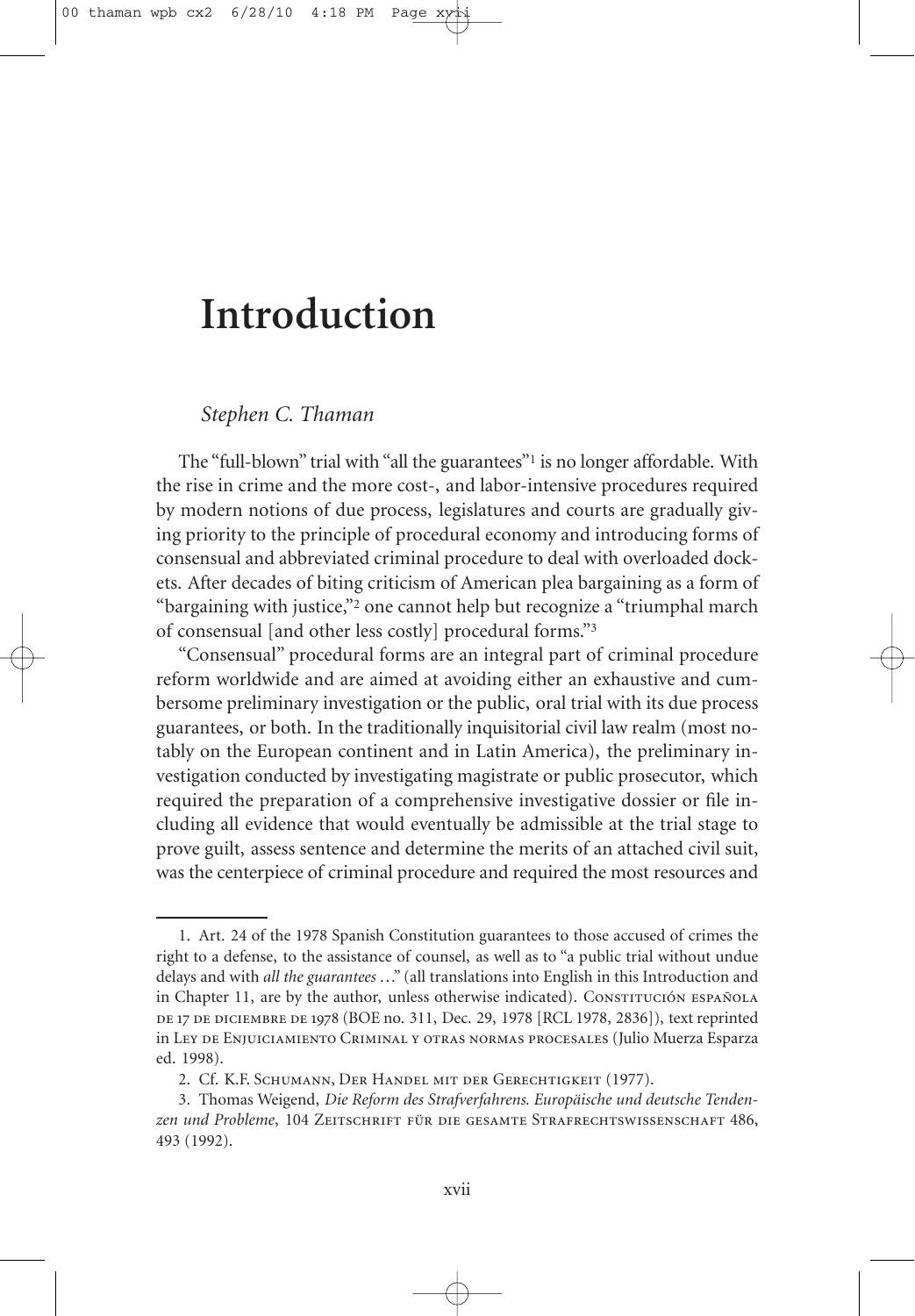time. In traditionally adversarial countries, such as the U.S., the U.K, or other members of the British Commonwealth, and to a lesser extent Scandinavia, where the police conduct comparatively swift and informal criminal investigations, it is the adversarial trial (usually by jury) which has become more costly and time-consuming. This is largely because the constitutionalization of the accused's due process rights has led to prohibitions on the use of illegally gathered evidence and increased difficulty in convicting a defendant based on pre-trial confessions or written material gathered during the preliminary investigation in violation of the right of confrontation. In the U.S., especially, the process of selecting juries has also been complicated by the laudable attempts to ensure that minorities finally get to sit on criminal juries. <sup>4</sup> The unpredictability of the classic jury, which unlike "juries" in France, Portugal, Italy, Denmark, Japan, Kazakhstan and Germany deliberate alone without the participation of the bench, also serves as an inducement for the prosecution to find short-cuts to judgment, which insure a conviction while giving a discount on its substantive or punitive gravity. 5

As these reforms are instituted, one hears the complaints of legal scholars bemoaning the compromise of important principles of criminal procedure, the most import of which are the principle of material truth<sup>6</sup> and the legality principle, which require mandatory prosecution and a rigorous subsumption of the true facts to their statutory criminal elements, as a guarantee of the equal enforcement of the law in all similar cases. <sup>7</sup> These complaints are at their shrillest in relation to the introduction of plea bargaining at the International Criminal Tribunals for the Former Yugoslavia (ICTY) and Rwanda (ICTR) and the International Criminal Court (ICC). <sup>8</sup> This dilemma of avoiding trials in the most serious cases imaginable, those of genocide, crimes against humanity

<sup>4.</sup> The most important case advancing this goal is Batson v. Kentucky, 476 U.S. 79 (1986).

<sup>5.</sup> Mirjan Damaška, *Negotiated Justice in International Criminal Courts*, originally published in 2 J. Int'l Crim. Just. 1018 (2004), reprinted *infra* as Chapter 2, at 81 (hereafter, Damaška, ch. 2).

<sup>6.</sup> On the notion that there is never only one truth, any one "answer forced by a legal system to a case" and that compromise and the finding even of a third way is possible in systems that have not undergone "hardening of the judicial arteries." KARL N. LLEWELLYN & E. Adamson Hoebel, The Cheyenne Way: Conflict and Case Law in Primitive Jurisprudence 305–06 (1992).

<sup>7.</sup> *See, inter alia,* Albin Eser, *Funktionswandel von Prozeßmaximen*, 104 Zeitschrift für die gesamte Strafrechtswissenschaft 361, 373 (1992); Luigi Ferrajoli, Diritto e ragione: teoria del garantismo penale 624–25, 773 (5th Ed. 1998).

<sup>8.</sup> For a critique of the plea bargaining provisions of ICTY rules, *see* Julian A. Cook, III, *Plea Bargaining at The Hague*, 30 Yale J. Int'l L. 473, 481–82 (2005).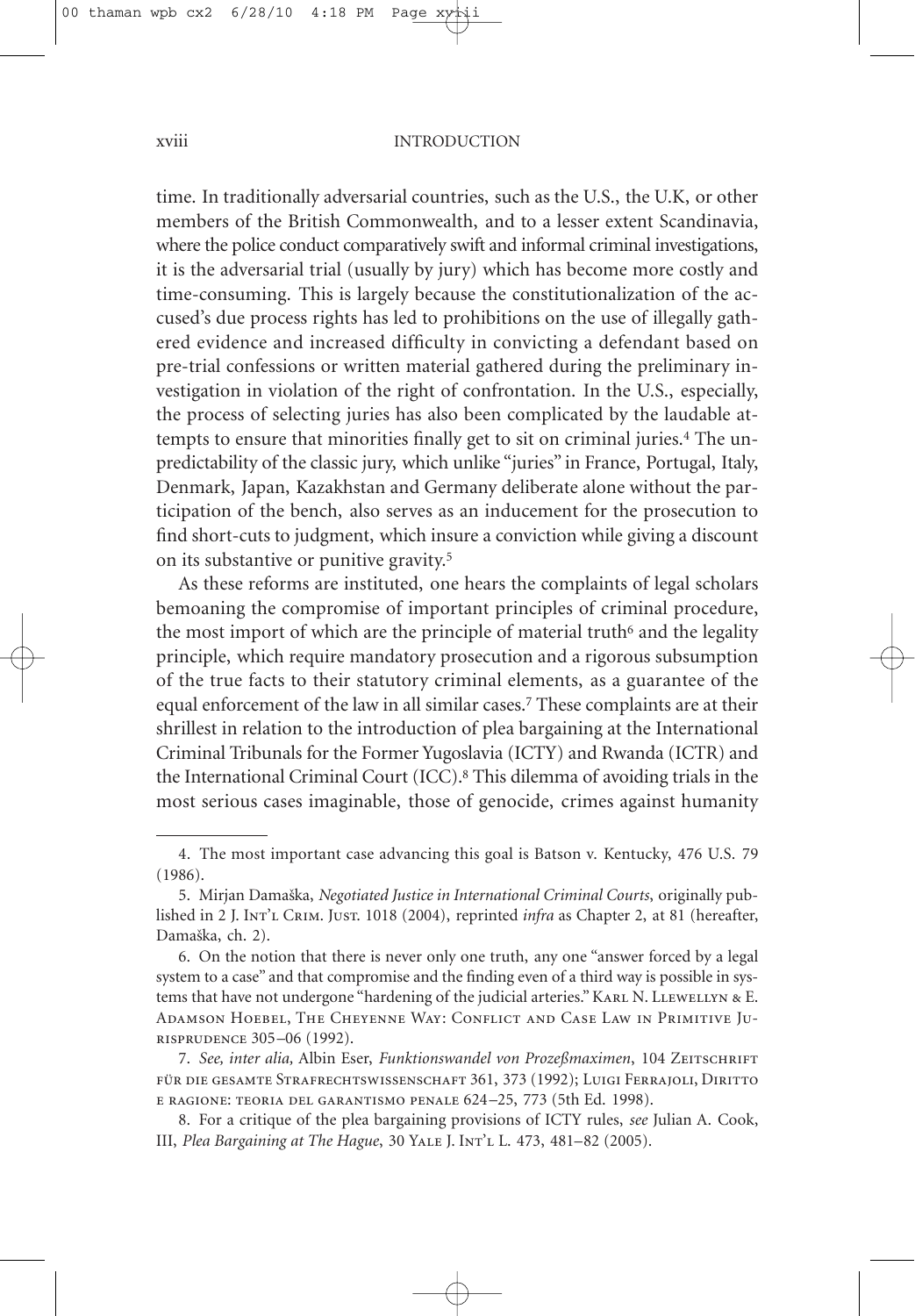#### INTRODUCTION xix

and serious war crimes is brilliantly analyzed in Chapter 2 by Mirjan Damaška. In these high-profile courts, the issues at stake are, among others: (1) the economic interests of the international community which funds the courts; (2) the interests of victims and the international community in having the perpetrators of these horrendous crimes accept responsibility for their acts and express remorse; and (3) the interest of the international community, the parties to the conflict, and the victims, in having a full and accurate historical record of the atrocities caused by the conflicts. 9

The bulk of the material in this book was first prepared for the XVII Congress of the International Academy of Comparative Law, which was held in Utrecht, The Netherlands, on July 16–22, 2006. I was the general rapporteur for the criminal procedure section and the topic was articulated as: "Plea Bargaining, Confession-Bargaining and the Consensual Resolution of Criminal Cases." I formulated an elaborate questionnaire for the country rapporteurs to use as an outline for their reports. <sup>10</sup> In the questionnaire, I asked the country rapporteurs to address the forms of consensual resolution of criminal cases applicable in their countries, such as diversion, penal orders, stipulations to the charges, plea or confession bargaining, etc., but also sought certain basic information about the relative complexity and formality of both the pretrial investigation and the trial. This is important, for the more complicated and formal the pretrial stage, the more necessary it will be to simplify or leapfrog this stage of the proceedings. The same holds true for the trial, and, in the case of jury trials, it is the relative unpredictability of the trier of fact (and guilt) which leads to an increased use of plea bargaining and other mechanisms to simplify or avoid the full-blown criminal trial. I was not able to use all of the country reports in this book for several reasons, whether due to language barriers (Italy and Spain), a conflict with a publication agreement elsewhere (Bulgaria), or just reasons of space, where countries with less developed procedural alternatives were left out (Brazil, South Africa).

As a result, this volume contains chapters dealing with countries which are central in the discussion of plea bargaining (United States) and confession-

<sup>9.</sup> *See also* Geert-Jan Alexander Knoops, Theory and Practice of International and Internationalized Criminal Proceedings 264 (2005).

<sup>10.</sup> The following reports were received for the Congress: Brazil (Ana Paula Zomer); Bulgaria (Jenia Iontscheva Turner); Croatia (Davor Krapac); Denmark (Rasmus Wandall); Germany (Karsten Altenhain); Italy (Marzia Ferraioli); Norway (Asbjørn Strandbakken); Netherlands (Chrisje Brants); Poland (Maria Rogacka-Rzewnicka); South Africa (Andrew Skeen); Scotland (Fiona Leverick); Spain (Carmen Samanes Ara) and United States (Jacqueline E. Ross).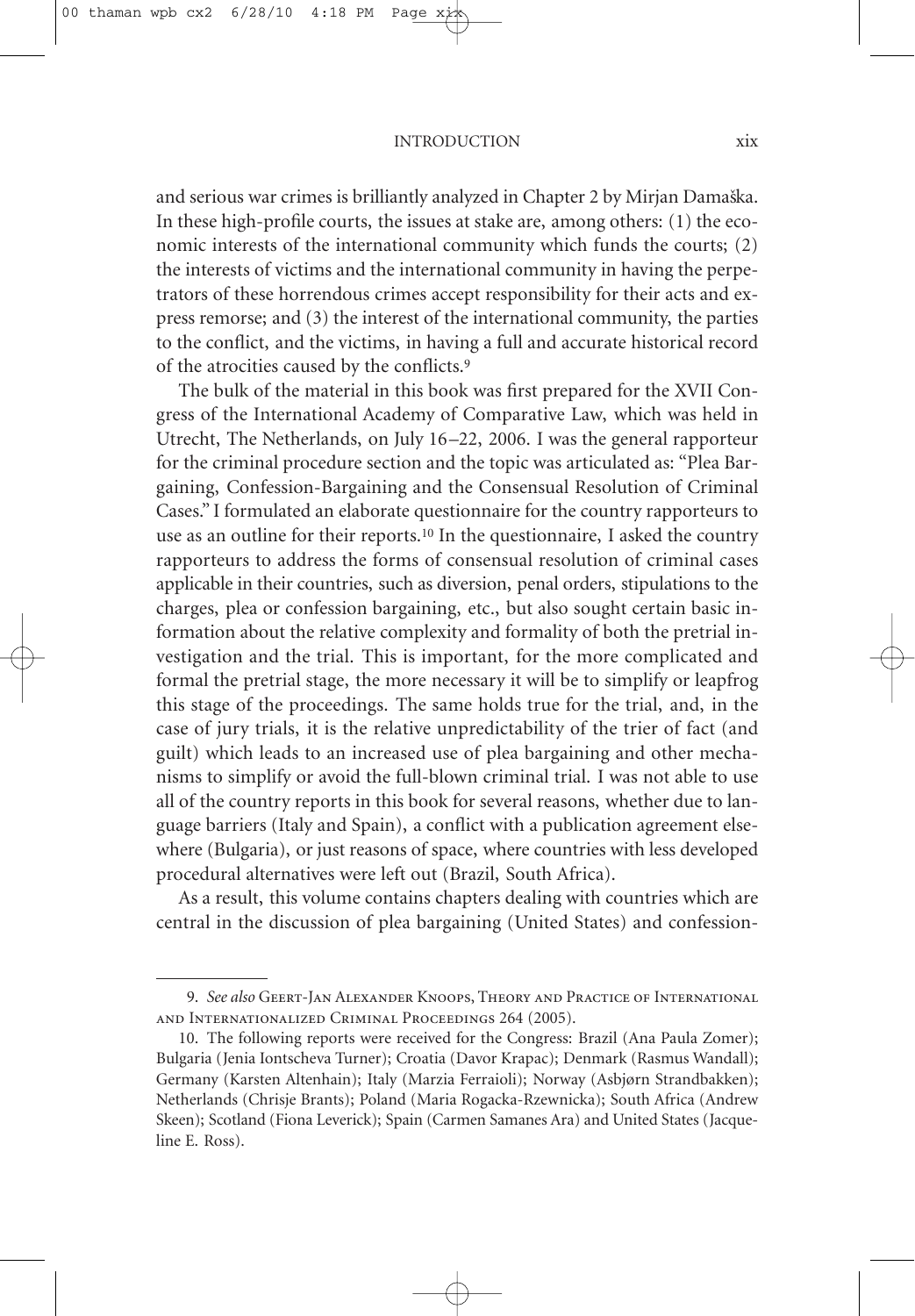#### xx INTRODUCTION

bargaining (Germany), but others which focus on countries which are cautiously moving away from a strict legality principle without yet having made radical steps towards confession or plea bargaining (Croatia, Denmark, Norway, the Netherlands and Poland) and which have pretty much been under the radar in most discussions of the topic. To complete the country reports, Fiona Leverick's chapter on Scotland gives a glimpse into a system of guilty pleas which diverges both from the open plea bargaining approach of the United States and the approach of its United Kingdom neighbors England and Wales.

Regrettably we cannot offer in this volume country studies from four important European countries which have taken big steps in introducing consensual procedures into their neo-inquisitorial civil law systems: Italy, France, Spain and Russia. The same holds true for Latin America and the republics of the former Soviet Union, where a plethora of new codes of criminal procedure produced in the last two decades include consensual, abbreviated and plea bargaining procedures.

But this void will be partially filled by the inclusion as Chapter One in this book of Máximo Langer's excellent article, *From Legal Transplants to Legal Translations: The Globalization of Plea-Bargaining and the Americanization Thesis in Criminal Procedure*, which originally appeared in the Harvard International Law Journal.11 In his chapter, Langer presents an analysis of German confession bargaining, the consensual procedures introduced in the 1988 Italian Code of Criminal Procedure, the Argentine abbreviated procedures of 1997, and the pre-2004 French consensual procedures. What makes his contribution even more important for the book, however, is the theoretical framework in which he carries on his analysis by referring to the adoption in civil law jurisdictions of types of plea bargaining not as "legal transplants,"12 but as "legal translations," a metaphor which has already created a significant echo in comparative law scholarship. He also calls into question the extent to which this new trend can be seen as an "Americanization" of civil law procedural modes.

In my General Report for the XVII Congress of the International Academy of Comparative Law,13 I also tried to fill the void left by the lack of reports from France, Latin America and the former Soviet republics by presenting in-

<sup>11.</sup> 45 Harvard Int'l L. J. 1–64 (2004). (Hereafter, Langer, ch. 1).

<sup>12.</sup> For the seminal work on "transplants," *see* Alan Watson, Legal Transplants. An Approach to Comparative Law (2nd ed. 1993).

<sup>13.</sup> Stephen C. Thaman, *Plea-Bargaining, Negotiating Confessions and Consensual Resolution of Criminal Cases*, General Reports of the XVII Congress of the International Academy of Comparative Law 951–1011 (K. Boele Woelki & S. van Erp eds. 2007).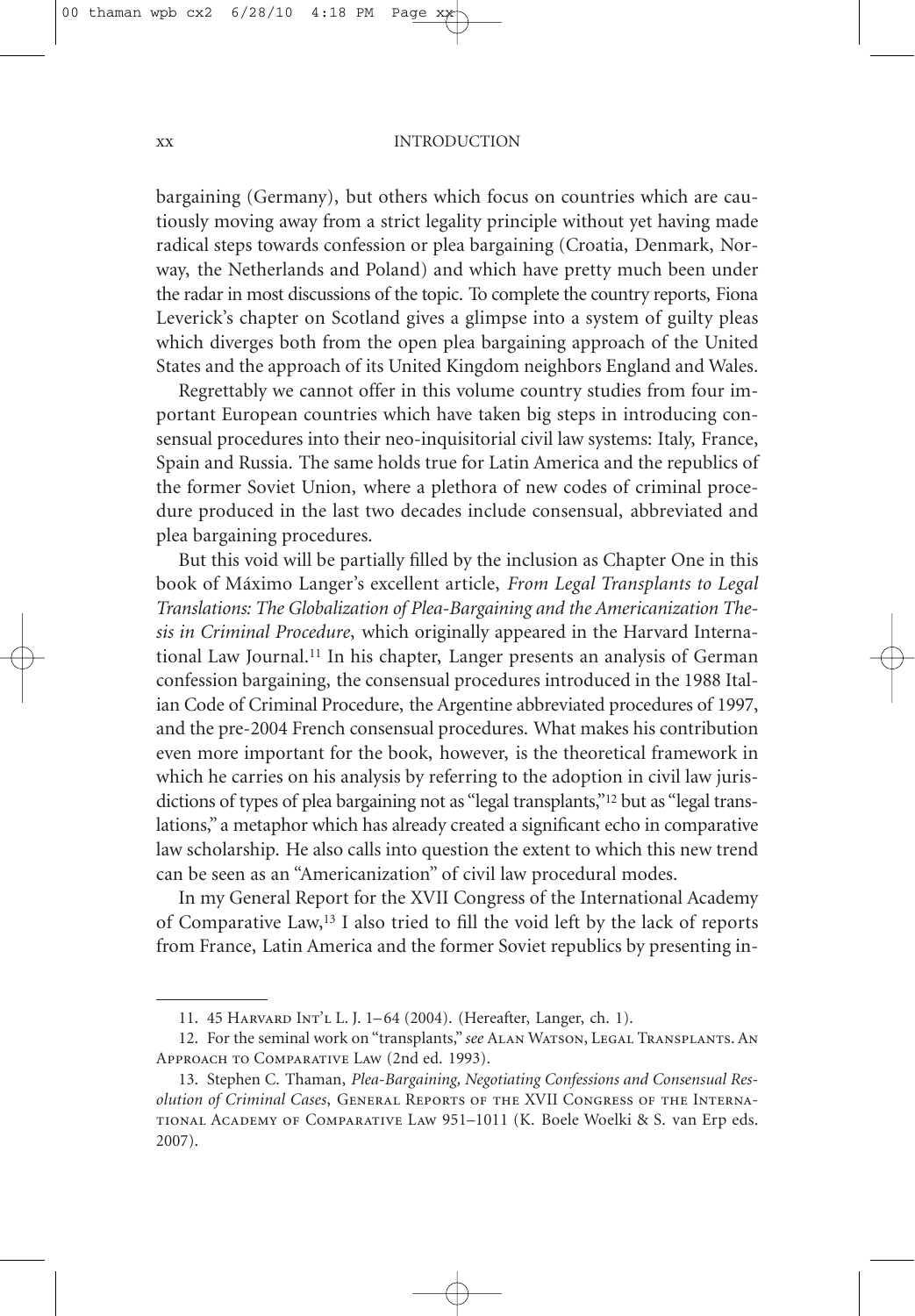#### INTRODUCTION xxi

formation I had gleaned from my own research in the area. In Chapter 11 of this book, which will be a substantially revised version of that report, I will also discuss the new French system of guilty pleas introduced in 2004 as well as the Spanish and Italian systems which I have studied. 14

It is also regrettable that this volume will not include any chapters dealing with Africa or Asia. As indicated above, the South Africa report is not being included,15 and reports from Korea, Japan and China, which were expected for the Congress, never materialized. Thus, any inclusion of material from those important continents will be limited to fairly recent and very incomplete research I have undertaken in Asian law and customary or chthonic legal systems, the latter being mainly of historical interest in the development of criminal procedure in general, and consensual mechanisms in particular. 16

The questionnaire I submitted to the country rapporteurs also asked them to discuss the amount of discretion prosecutors have in charging cases and dismissing charges once filed, for countries with wide prosecutorial discretion (often called the "opportunity principle" in civil law jurisdictions) such as the United States<sup>17</sup> would be thought to have less aversion to plea bargaining. But, as can be seen from the country studies, the correlation is not so simple. There exist common law countries with broad prosecutorial discretion such as Scotland and South Africa, not to speak of England and Wales, but which prohibit American-style plea bargaining in favor of giving more-or-less strict discounts on punishment for early guilty pleas. <sup>18</sup> On the other hand, continental European countries which expressly accept the "opportunity principle" are not necessarily more likely to recognize unlimited ability of prosecution and defense to negotiate charge and sentence. 19

<sup>14.</sup> As to Spain and Italy, I will occasionally refer to the unpublished reports that Carmen Samanes Ara and Marzia Ferriaoli submitted for the XVII Congress.

<sup>15.</sup> When I refer to the country reports not included in this book, I will do so by referring to my references to them in Thaman, *Plea-*Bargaining, *supra* note 13.

<sup>16.</sup> On the "chthonic legal tradition," see in general, H. PATRICK GLENN, LEGAL TRADItions of the World 61–89 (3rd ed. 2007).

<sup>17.</sup> *See* Jacqueline E. Ross, *The Entrenched Position of Plea-Bargaining in the United States*, originally published in American Law in the 21st Century: U.S. National Reports to the XVII Congress of the International Academy of Comparative Law (John C. Reitz & David S. Clark eds. 2006), but now in Chapter 3 of this book (hereafter, Ross, ch. 3).

<sup>18.</sup> Fiona Leverick, *Plea-Bargaining in Scotland: the Rise of Managerialism and the Fall of Due Process*, *see* Chapter 4 of this book, at 145–46 (hereafter, Leverick, ch. 4). On South Africa, *see* Thaman, *Plea-Bargaining*, *supra* note 13, at 953.

<sup>19.</sup> Norway allows the prosecutor discretion not to charge if there are "weighty reasons" for such a decision. *See* Asbjørn Strandbakken, *Penal Orders, Victim-Offender Mediation and Con-*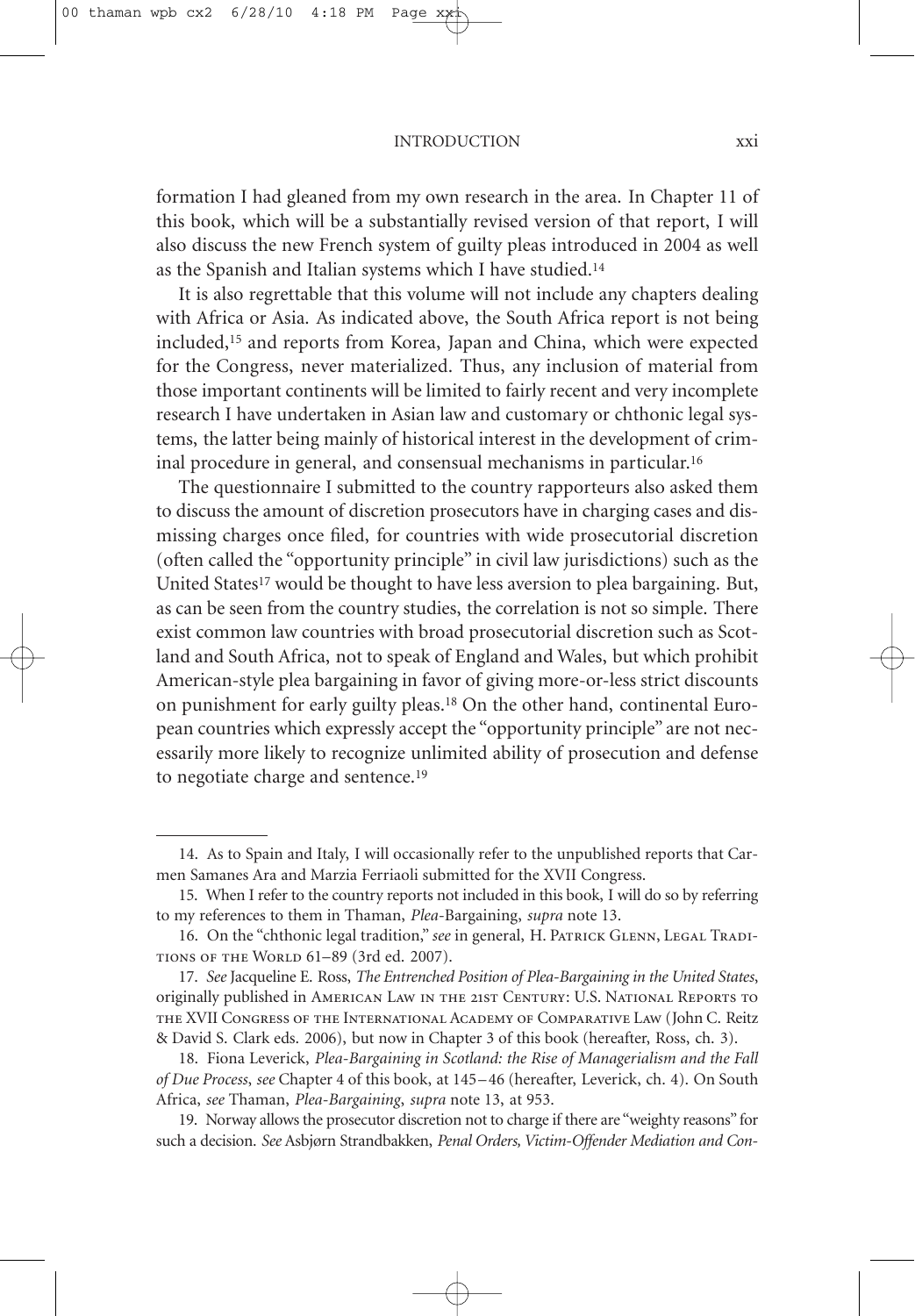#### xxii INTRODUCTION

While it is clear that countries which adhere to the principle of mandatory criminal prosecution, called the "legality principle" in Europe, <sup>20</sup> have been traditionally hostile to American-style plea bargaining, this has not prevented them from making exceptions to the principle for various reasons. Denmark and the Netherlands have implemented prosecutorial guidelines which will permit non-prosecution based on negative assessments of the prospect of obtaining a conviction. <sup>21</sup> More typically, there has been a loosening of the legality principle in the prosecution of less-serious crimes, thus opening the door to diversion procedures, penal orders and guilty pleas or stipulations. <sup>22</sup> Whenever there are diverse procedural mechanisms to resolve a criminal case, there is always the possibility that prosecution and defense will enter into negotiations or even "bargain" to have one of the simplified procedures used that will result in lesser sanctions than would result following conviction at a full-blown trial. While the legislation of most countries which recognize the legality principle does not allow for such "bargaining," scholars and practitioners have difficulty ruling it out. Indeed, in the Netherlands prosecutors openly bargain with defense lawyers in big white-collar or organized crime cases because they realize they are up against powerful adversaries. 23

*fession-Triggered Summary Procedures in Norway*, *infra* Chapter 8, at 246 (hereafter, Strandbakken, ch. 8). While France has long recognized prosecutorial discretion in charging, *see*Jean PRADEL, PROCÉDURE PÉNALE 431 (9th ed. 1997), up until recently it provided the most limited opportunities for consensual resolution of cases short of trial. Richard Vogler, *Criminal Procedurein France*, *in* John Hatchard et al.,Comparative Criminal Procedure 14, 84 (1996).

<sup>20.</sup> The "legality principle" is, for instance, enshrined in Art. 112 of the Italian Constitution. Thaman, *Plea-Bargaining*, *supra* note 10, at 953. On the principle of legality in Germany, *see* Karsten Altenhain, *"Absprachen" and the Undermining of the Legality Principle in Germany*, *infra* ch. 5, at 159 (hereafter, Altenhain, ch. 5); for Denmark, *see* Rasmus Wandall, *Penal Orders, Confession-Triggered Summary Procedures and the Weakening of the Legality Principle in Denmark*, *infra* ch. 7, at 220 (hereafter, Wandall, ch. 7); for the Netherlands, see Chrisje Brants, *Consensual,Abbreviated and Simplified Procedures in the Netherlands*, *infra* ch. 6, at 192–93 (hereafter, Brants, ch. 6); for Croatia, *see* Davor Krapac, *Consensual Procedures and the Avoidance of the Full-Fledged Trial in the Republic of Croatia*, *infra* ch. 9, at 260 (Hereafter, Krapac, ch. 9); and for Poland, *see* Maria Rogacka-Rzewnicka, *Consensual andAbbreviated Procedures in Poland*, *infra* ch. 10, at 279 (hereafter Rogacka-Rzewnicka, ch. 10). *See* also CCP-Bulgaria §23(1). For all cites to criminal procedure codes I will use the formula CCP, followed by the country. Appendix I of this book will be a list of criminal procedure codes with the sources I have used.

<sup>21.</sup> *See* Wandall, ch. 7, at 222–23, 14–15; Brants, ch. 6, at 187.

<sup>22.</sup> *See* Rogacka-Rzewnicka, ch. 10, at 280; Krapac, ch. 9, at 260; Altenhain, ch. 5, at 158–59. *Langer* also sees a softening of the legality principle in the new codes of criminal procedure in Guatemala (1994), Costa Rica (1998) and Chile (2000–2003), *infra* ch. 1, at 36.

<sup>23.</sup> Brants, ch. 6, at 184.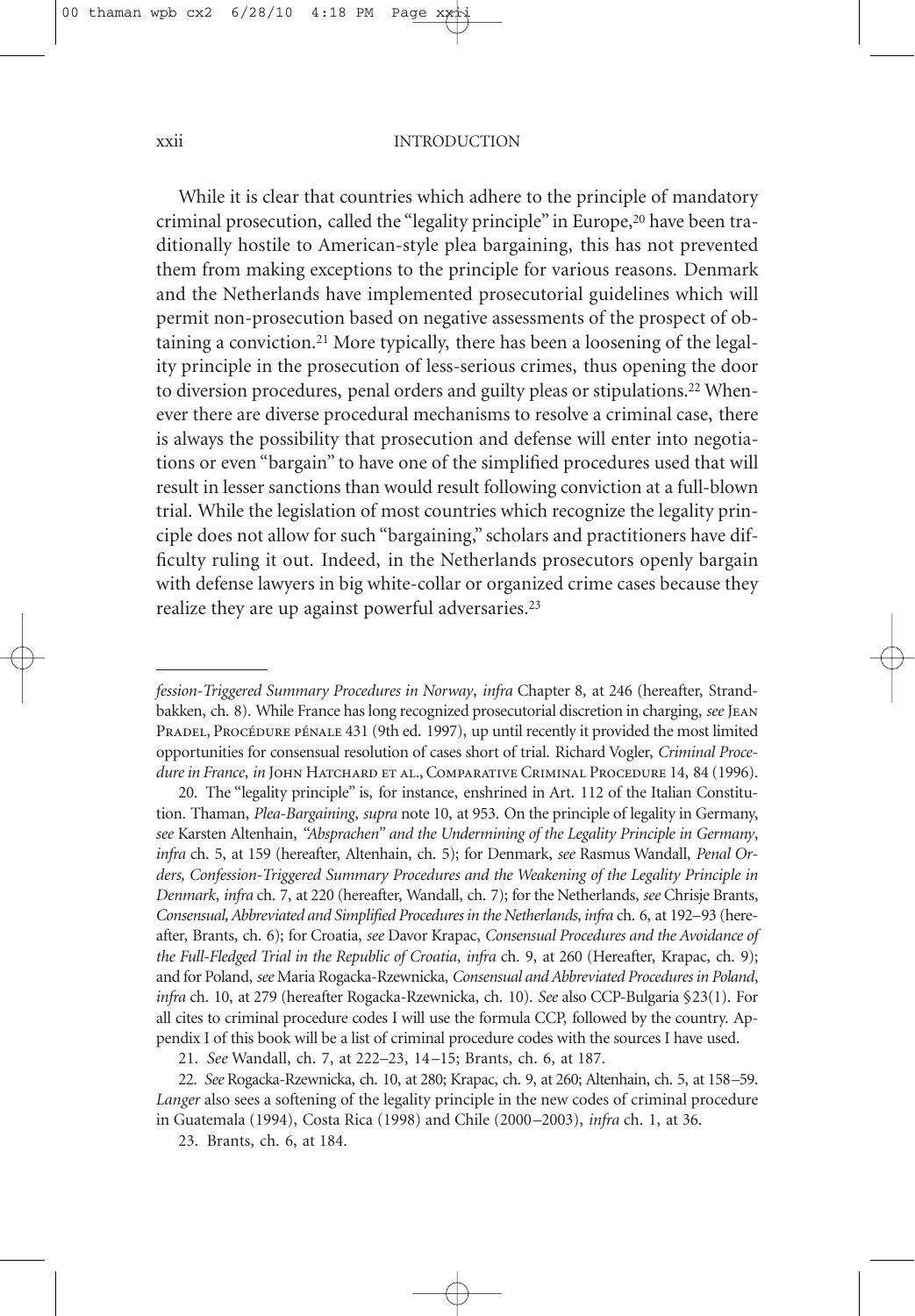#### INTRODUCTION xxiii

Prosecutorial discretion not to charge is also limited in many countries by procedures which allow the aggrieved party (whether victim or relative of a deceased victim) to seek to compel the prosecutor to charge, <sup>24</sup> or even allow victims to bring the charges themselves as private prosecutors.<sup>25</sup> The most extensive use of private prosecution is in Spain, where the aggrieved party may file a separate accusatory pleading and prosecute any crime independent of the will of the public prosecutor in the case. This power may even extend in Spain to any citizen, who may bring charges as a "popular prosecutor" even when he or she has not been directly victimized by the crime. 26

In many jurisdictions a judge will perform a screening function to weed out groundless charges presented by the public prosecutor, or even victims acting as private prosecutors. <sup>27</sup> The investigating magistrate traditionally carried out this function in inquisitorial systems, <sup>28</sup> but today countries coming out of this tradition have taken different approaches to screening the substance of the

25. A complaint of the victim is required for public prosecution of certain minor offenses, and even rape in some countries. *See* Rogacka-Rzewnicka, ch. 10, at 282 (Poland). CCP-Bulgaria §80. It is required for the prosecution of statutory rape in the Netherlands. *See* Brants, ch. 6, at 194. Private prosecution without obligatory participation of the public prosecutor is typically allowed only for minor offenses. *See* Wandall, ch. 7, at 230 (Denmark); Krapac, ch. 9, at 264 (Croatia); Strandbakken, ch. 8, at 248 (In Norway, only for defamation). The victim may participate as an auxiliary prosecutor with full procedural rights alongside the public prosecutor in Poland, *see* Rogacka-Rzewnicka, ch. 10, at 286, in Germany, where the practice has been traditionally limited to rape cases. Stephen C. Thaman, Comparative Criminal Procedure 26 (2nd ed. 2008). Cf. CCP-Bulgaria §76.

27. No such judicial screening exists, however, in the Netherlands, Brants, ch. 6, at 192, or Scotland, Leverick, ch. 4, at 132.

28. On the French *juge d'instruction*'s ability to reject a victim's attempt to constitute himself as private prosecutor in the late 19th Century, *see* Thaman, Comparative Criminal Procedure, *supra* note 25, at 23–25.

<sup>24.</sup> The German *Klageerzwingungsverfahren* allows the aggrieved party to appeal to a judge to compel prosecution. Thaman, *Plea-Bargaining*, *supra* note 13, at 954. Cf. CCP-Bulgaria §243(3- 9); CCP-Russia §125. *See* also the "Article 12 Procedure" in use in the Netherlands. Brants, ch. 6, at 195. In Poland the judge can compel the prosecutor to twice review the case and if he or she refuses to charge, the victim may proceed through private prosecution, Rogacka-Rzewnicka, ch. 10, at 286–87. In Scotland the victim has a theoretical right to compel the prosecution in serious "solemn" cases, but this remedy has only been granted twice in Scottish history. Though since 2005 the prosecutor must give the victim a written explanation why charges were not filed, there is no way to get a judge to compel charging. Leverick, ch. 4, at 131–132. In other countries the victim only has a right to appeal to a hierarchically superior prosecutor to protest a failure to charge. S*ee* Strandbakken, ch. 8, at 248 (Norway).

<sup>26.</sup> On the Spanish private prosecution (*acusación particular*) and popular prosecution (*acusación popular*), *see* Thaman, Comparative Criminal Procedure, *supra* note 25, at  $25 - 30.$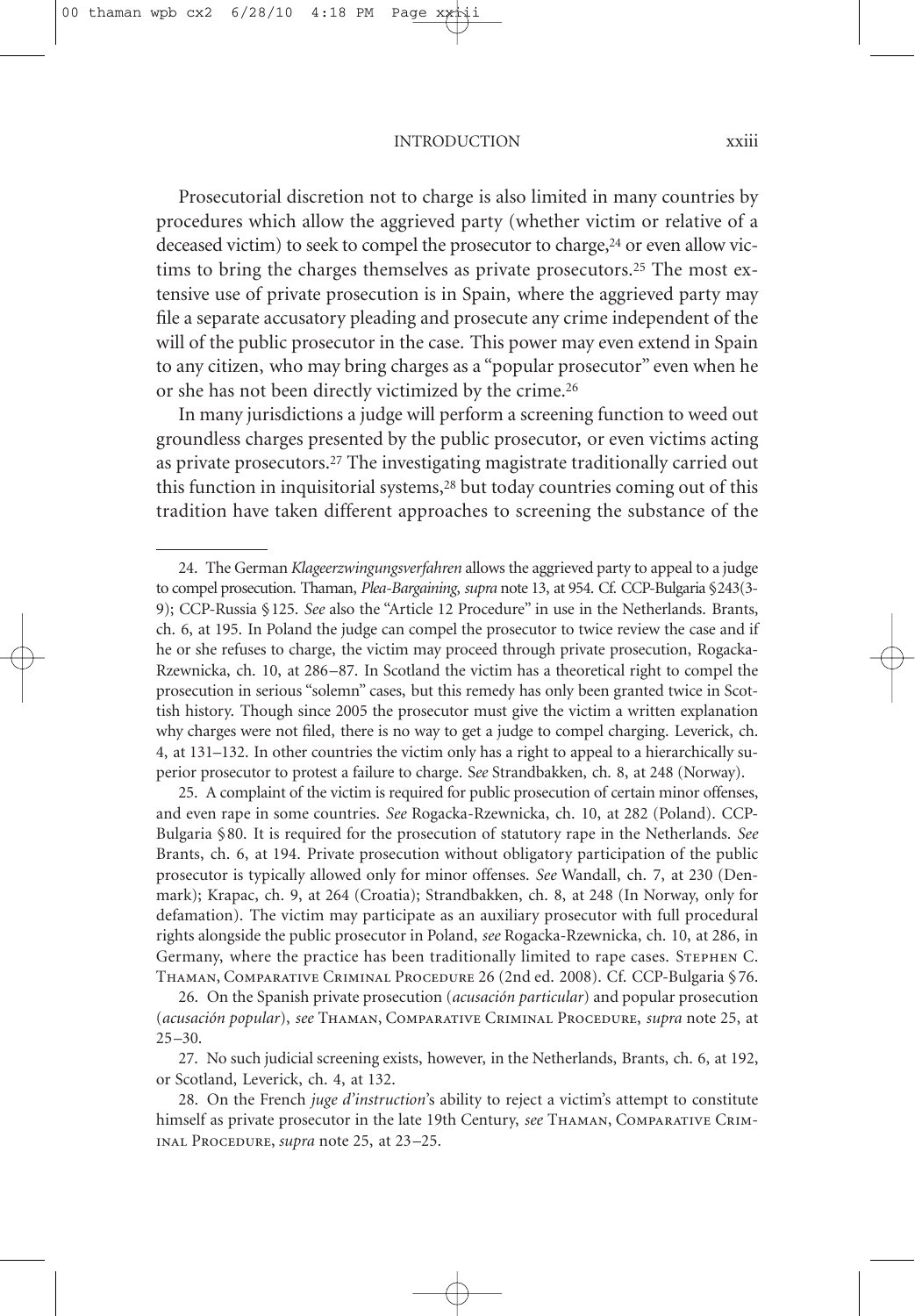#### xxiv INTRODUCTION

charges emanating from the preliminary investigation. France allows the decision of the *juge d'instruction* to be reviewed by a three-judge *chambre de l'instruction*. <sup>29</sup> In Germany and Russia, it is the trial judge himself who reads the investigative dossier and decides whether there is sufficient evidence to proceed to trial, a procedural configuration which according to some seriously undermines the presumption of innocence, for in each of these systems the trial judge is usually a trier of the facts as well,<sup>30</sup> thus undermining the impartiality of the trial judge as trier of fact in these systems. <sup>31</sup> In Spain, on the other hand, the law leaves it to the trial judge to review the strength of the evidence under its normal procedure, but leaves the decision in the hands of the investigating magistrate for cases that proceed according to "abbreviated procedure" (cases punishable by less than 9 years deprivation of liberty) or in the new jury courts. 32

The modern approach in law reform in the former inquisitorial legal sphere is to have an independent pretrial judge review the charges during a "preliminary hearing," a procedure modeled on that used in many U.S. jurisdictions. 33 Based on the U.S. model, the 1988 Italian Code of Criminal Procedure has created a "judge of the preliminary investigation"which reviews the substance of the prosecutor's proposed charges during the "preliminary hearing."34

31. As to whether Continental European systems take the presumption of innocence less seriously due to such arrangements, see Mirjan R. Damaška, Models of Criminal Pro*cedure*, *in* 51 Zbornik (collected Papers of Zagreb Law School) 477, 491 (2001).

32. For a discussion of the confusing state of affairs in Spain, *see* Jesús Fernández Entralgo, *El enjuiciamiento de la procedencia de la apertura del juicio oral en el procedimiento penal ante el tribunal del jurado*, *in* La Ley del Jurado: Problemas de aplicación práctica 203, 210–17 (Luis Aguiar de Luque & Luciano Varela Castro eds. 2004).

33. The preliminary hearing in the U.S. is a public adversarial hearing at which the prosecutor must present a *prima facie* case for the charging of a felony and the defense has a limited right to cross-examine and test this evidence. WAYNE R. LA FAVE ET AL., CRIMINAL PROCEDURE 714-39 (4th ed. 2004). The U.S., of course, is the only country still using the highly secret, inquisitorial grand jury, a group of anywhere from 6 to 23 lay persons which screens prosecutorial charges without any defense participation. *Id.*, at 740–96.

34. CCP-Italy §§418–425. The adversarial "preliminary hearing" in Spanish jury cases, conducted, however, by the investigating magistrate, has its roots, according to some, in the

<sup>29.</sup> CPP-France §§211, 212. A failure of the investigating judge to charge in Croatia may also be appealed to a three-judge panel. Krapac, ch. 9, at 269.

<sup>30.</sup> For Russia and many of the post-Soviet republics, *see* Stephen C. Thaman, *The Two Faces of Justice in the Post-Soviet Legal Sphere*: *Adversarial Procedure, Jury Trial, Plea-Bargaining and the Inquisitorial Legacy*, *in* Crime, Procedure and Evidence in Comparative and International Context: Essays in Honour of Professor Mirjan Damaška 99, 104 (John Jackson et al. eds. 2008). On Germany, *see* Thaman, Comparative Criminal Procedure, *supra* note 25, at 187.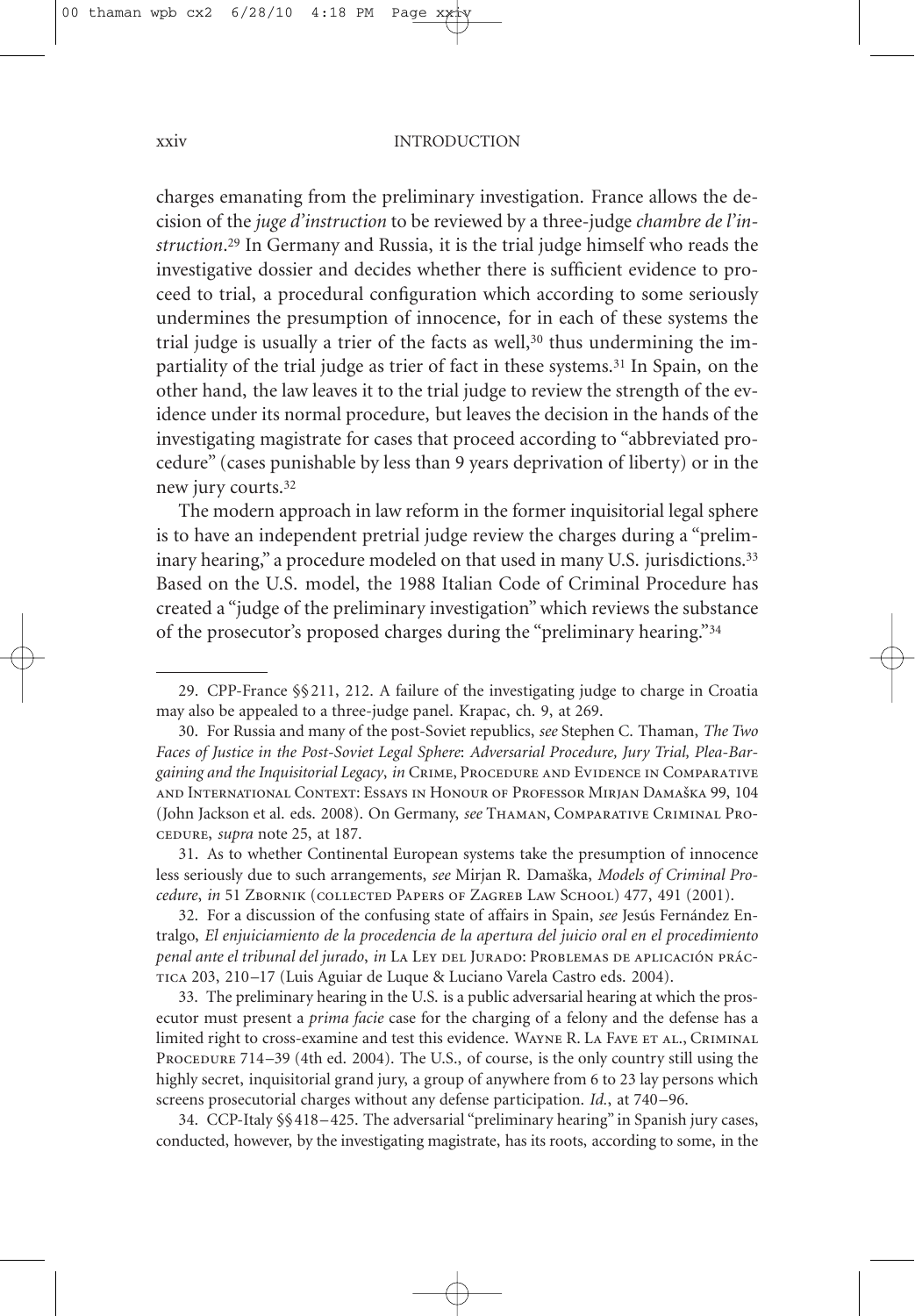INTRODUCTION xxv

Once a case has been charged, the prosecutor will often require consent of a judge, usually the trial judge, in order to dismiss the charges, thus making free-wheeling plea-bargaining difficult after formal charge.<sup>35</sup> In some countries, if the victim has been constituted as private prosecutor, he or she may carry on the prosecution even where the public prosecutor has withdrawn the charges.36

An important factor in determining the effectiveness of consensual procedures is whether the trial judge has access to a sufficient repository of information to determine whether the defendant who is giving up his/her right to a trial "with all the guarantees" is actually guilty of the charges or not. The most comprehensive repository of evidence upon which to base such an evaluation would likely be the inquisitorial investigative dossier or file, which theoretically contained all admissible evidence, and whose contents, whether in the form of witness statements, reports of investigative acts, or expert reports, were all presumptively admissible at trial. <sup>37</sup> An exception, to some extent, existed for jury trials when they were prevalent on the European Continent. <sup>38</sup> In the context of consensual resolution of cases, however, a comprehensive investigative

American and the new Italian preliminary hearing. Jaime Vegas Torres, *Las actuaciones ante el Juzgado de Instrucción en el procedimiento para el juicio con jurado*, *in* La Ley del Jurado: Problemas de Aplicación Práctica, *supra* note 32, at 151.

<sup>35.</sup> This is true in: the Netherlands, Brants, ch. 6, at 196; Poland, Rogacka-Rzewnicka, ch. 9, at 282. Minor exceptions are allowed in some countries, such as Germany, for individual charges in multi-count pleadings or in cases subject to victim-offender conciliation and other narrow categories of offenses, Thaman, *Plea-Bargaining*, *supra* note 13, at 954–55. No judicial approval is necessary in Denmark for cases punishable by fines, or juvenile cases, Wandall, ch. 7, at 231. In Scotland, no decision of the public prosecutor to dismiss has ever been judicially reviewed, despite a theoretical possibility to do so. Leverick, ch. 4, at 132.

<sup>36.</sup> This is clearly the case in Spain, but *see also*, CCP-Bulgaria §78(2).

<sup>37.</sup> The CCP-Russia of 2001 did little to alter the purported comprehensive nature of the investigative file, at least in those serious cases where the full preliminary investigation is still applicable. Other post-Soviet countries still have stuck to the comprehensive dossier. Thaman, *Two Faces*, *supra* note 30, at 103–06. On the continued central position of the dossier in France, Spain, Germany and the Netherlands, *see* Thaman, Comparative Criminal Procedure, *supra* note 25, at 32–33.

<sup>38.</sup> *See* the decision of the French court of cassation of 1884 which allows reading of statements in non-jury, but not jury cases. THAMAN, COMPARATIVE CRIMINAL PROCEDURE, *supra* note 25, at 125–26. A rather unusual exception to this notion that juries should hear only oral evidence exists in Brazil, where the entire investigative file is given to the jury when they retire to deliberate. CCP-Brazil §476. The author actually witnessed the last trials under a similar "written" jury system in Nicaragua in March of 2003, before a new oral jury system had taken effect.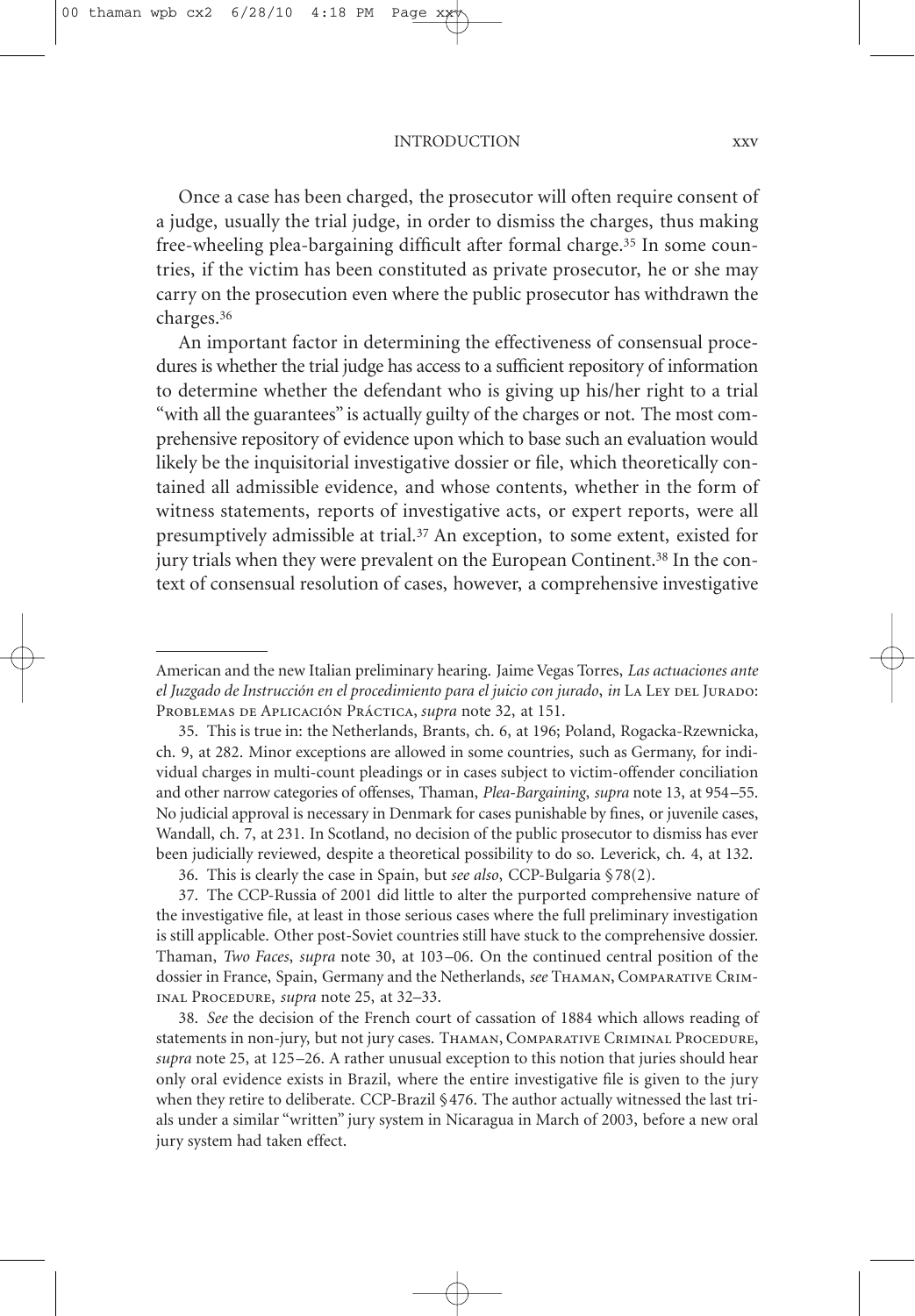dossier would naturally provide an excellent documentary basis for the finding of guilt in a case which did not go to trial. 39

The informal police investigation,<sup>40</sup> which in the U.S. only produces isolated police reports and witness statements which are not always subject to full disclosure to the defense, would tend to be the least reliable source for assessing the factual basis for a guilty plea. 41

The methodology and aims of the formal preliminary investigation have, however, been the subject of gradual reforms in the post-inquisitorial legal sphere. First, the inquisitorial preliminary investigation has been opened up to more defense participation in the form of the ability to make evidentiary motions before the chief investigator, whether it be investigating magistrate,<sup>42</sup> public prosecutor<sup>43</sup> or other official. <sup>44</sup> But in all of these countries it is still rare for the defense to actually carry on an independent investigation of the case. Any evidentiary desires on the part of the defense must usually be funneled through the official investigator. <sup>45</sup> The theory underlying this approach, was that a party's pretrial contact with a witness contaminated the witness, undermining his or her credibility. 46

On the other hand, in Italy the defense has not only been given the right to conduct its own pretrial investigations, <sup>47</sup> but a chapter has been added to the

43. *See* CCP-Germany §166(1). Even in non-jury cases in Spain the defense has a right to be present during the performance of all investigative acts unless exigent circumstances make this impossible. Thaman, Comparative Criminal Procedure, *supra* note 25, at 36–37.

44. In Russia, an investigator attached to the Ministry of the Interior heads the investigation, under supervision of the public prosecutor, and can hear motions of the defense. CCP-Russia §§46, 47, 86. In Norway, the defense must ask the police to question a witness, *see* Strandbakken, ch. 8, at 246.

45. While an increasing number of civil law countries tacitly allow defense investigations, the defense powers are not codified, *see* Wandall, ch. 7, at 223 (Denmark); Krapac, ch. 9, at 261 (Croatia), and when they are, they lack procedural clarification as to the rules to be followed or the admissibility of the evidence discovered. Strandbakken, ch. 8, at 246–47 (Norway).

46. *See* Brants, ch. 6, at 189.

47. As is typical in the U.S. and in other common law countries. *See* Leverick, ch. 4, at 127 (Scotland).

<sup>39.</sup> The file also allows the trial judge to take an active role in assessing whether there is a factual basis for the guilty plea. Langer, ch.1, at 20.

<sup>40.</sup> Which one finds in Denmark, Wandall, ch. 7, at 222, Norway, Strandbakken, ch. 8, at 245–46, and Scotland, Leverick, ch. 4, at 126.

<sup>41.</sup> *See* Thaman, *Plea-Bargaining*, *supra* note 13, at 955.

<sup>42.</sup> For Croatia, *see* Krapac, ch. 9, at 261; for the new procedure before the investigating magistrate in Spanish jury cases, *see* Thaman, Comparative Criminal Procedure, *supra* note 25, at 40–42. *See* also CPP-France §82-1.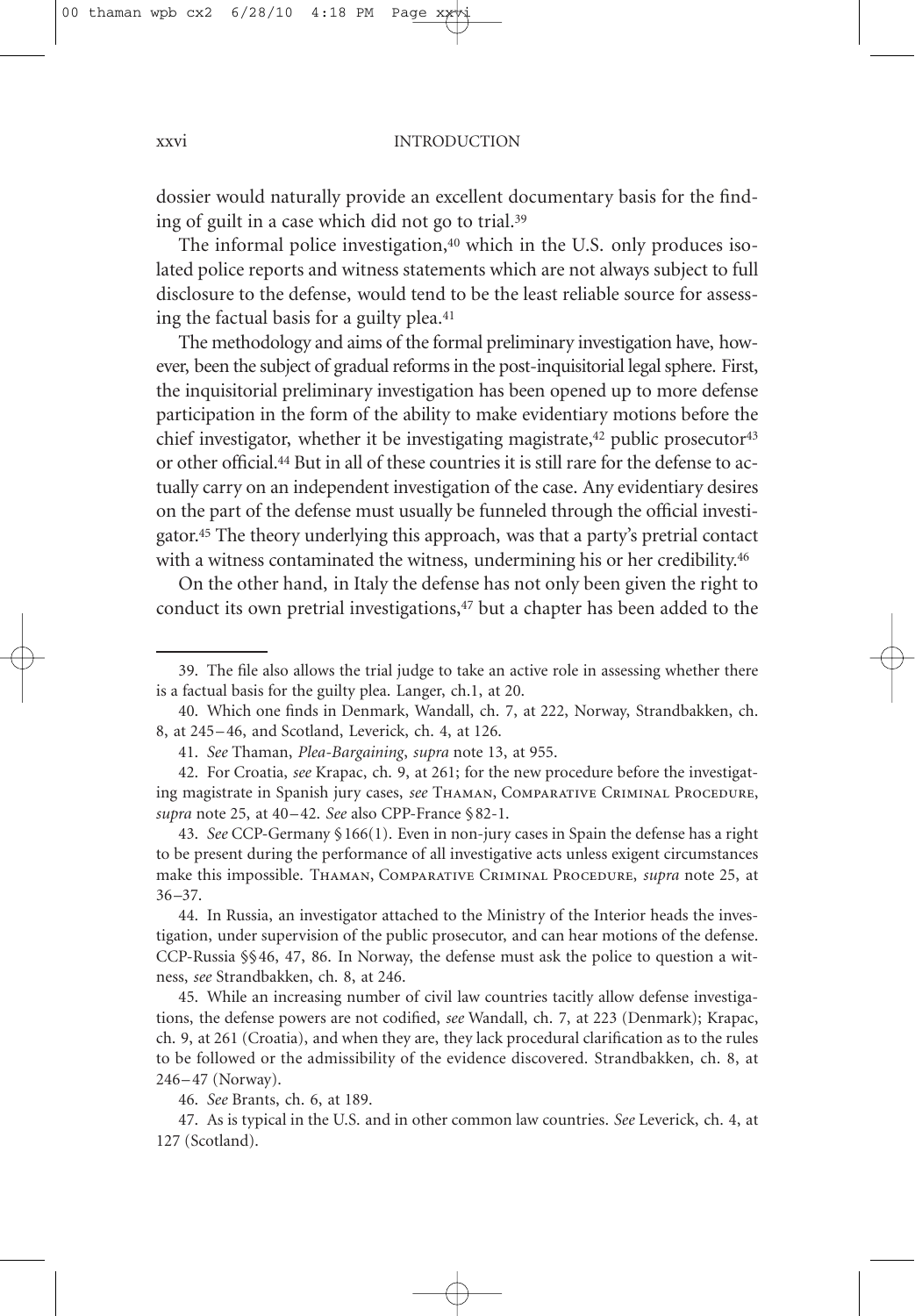CCP to regulate defense investigations. The chapter provides for the preservation of the evidence gathered by the defense in a separate defense investigative file, which at the close of the pretrial stage is integrated with the prosecutorial file. 48

Ironically, reforms which have sought to increase the orality and immediacy of trials in the post-inquisitorial world have also undermined the usefulness of the preliminary investigation dossier for providing a factual basis for guilt in the context of plea-bargaining. Italy was the first post-inquisitorial country to declare the *prima facie* inadmissibility of all the evidence contained in the preliminary investigation dossier at trial. Indeed, the new goal of the investigating official, the prosecutor, was only to gather enough evidence to justify charging the case, and not all the evidence that would then be admissible at trial on issues of guilt, punishment and the resolution of the civil suit, which was the case traditionally in inquisitorial countries. This reform was followed in the 1995 Spanish jury law and in several new Latin American codes of criminal procedure enacted in the last 20 years. <sup>49</sup> Clearly, if the preliminary investigation dossier does not contain "proof beyond a reasonable doubt" but only a *prima facie* case, it is a less reliable basis to justify a trial-less finding of guilt.

On the other hand, the more comprehensive and two-sided the pretrial investigation and the more adversarial the taking of evidence in the pretrial stages, the more the consensual modes of trial, whether in the form of guilty pleas, stipulations or abbreviated trials, will be able to make claims of truth-approximation. This theoretical approach has adherents in Germany, who have called for a return to the inquisitorial paradigm in which the preliminary investigation was the most important stage in the criminal process. But the twist, according to these scholars, was to combine a comprehensive pretrial collection of evidence with the protection of the defense's right to subject it to adversarial testing. The result would be to put consensual resolutions of cases on firm footing and, if consensus is not achieved, the trial itself could be streamlined due to the pretrial preservation of crucial sources of evidence realized by the

<sup>48.</sup> *See* CCP-Italy §§391(bis) et seq. For commentary, *see* Nicola Triggiani, *La L. 7 diciembre 2000 N. 397 ("Disposizioni in materia di indagini difensive"): Prime riflessioni*, Cassazione Penale, 2001, Nos. 7–8, #1120, at 2272–91.

<sup>49.</sup> On the Italian reform and its reflection in the Spanish jury law, *see* Stephen C. Thaman, *Spain Returns to Trial by Jury*, 22 Hastings Int'l & Comp. L. Rev. 241, 281–82 (1998). On the reduction in the importance of the investigative file in the new codes of criminal procedure in Argentina (Federal and Buenos Aires), Guatemala, Paraguay, Venezuela, and Chile, *see* Langer, ch. 1, at 37.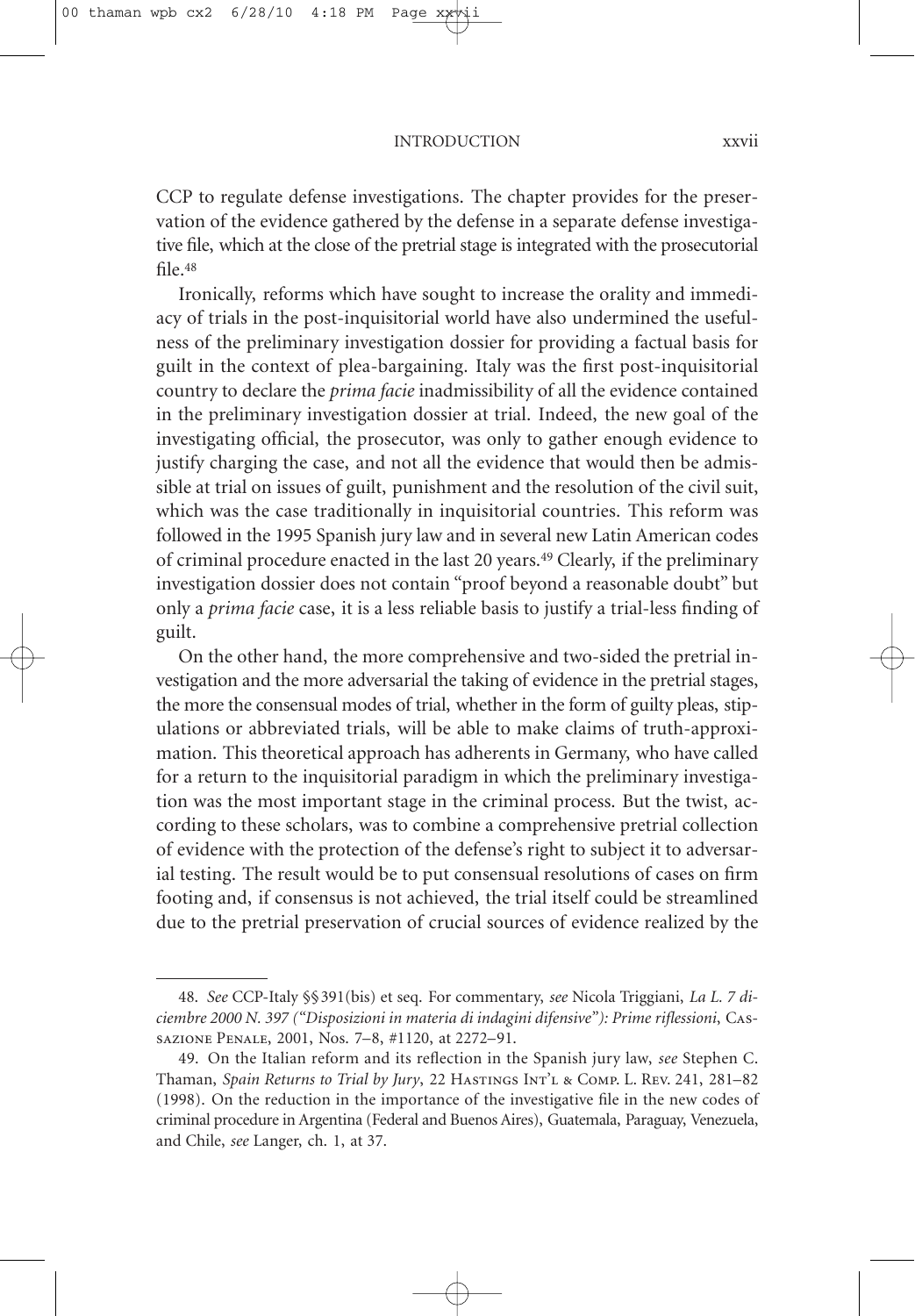granting of adversarial confrontation rights. <sup>50</sup> There is, however, a real danger if consensual, or other alternative procedures lead to a skipping of both a formal preliminary investigation and a formal trial, for it will then be extremely difficult for the sentencing judge to ascertain whether there is a factual basis for a finding of guilt. 51

Certain procedural mechanisms not necessarily related to the giving of consent by the defendant can, however, achieve the same end of skipping the formal preliminary investigation, or avoiding a full trial with all the guarantees. Typical among these are expedited trials, where the defendant is arrested *in flagrante* or the evidence is otherwise clear due to an unequivocal confession or other manifest proof, where the prosecutor without consent of the defendant can immediately send the case to the trial court. <sup>52</sup> Where the evidence is

51. Critics in countries in transition from an inquisitorial to an adversarial form of procedure feel it is more important to leap over or simplify the cumbersome, pedantic preliminary investigation with its long periods of pretrial detention, and maintain a full adversarial trial. After all, the state's incapacity to bring defendants to trial in a reasonable time is the reason for long periods of pretrial detention, and yet the state uses this reason for "compelling" defendants to accept judgment without trial through its "consensual" procedures. G. E. Córdoba, *El juicio abreviado en el Código Procesal Penal de la Nación*, *in* El PROCEDIMIENTO ABREVIADO 241-45 (Julio.B.J. Maier & Alberto Bovino eds. 2001).

52. Such procedures were used for thieves already in Ancient Greece. Russ VERSTEEG, Law IN THE ANCIENT WORLD 247 (2002). On the French *comparution immédiate* and *convocation par procès-verbal, see* CCP-France §§393-397-6, and discussion in PRADEL, *supra* note 19, at 452–55. On the German *beschleunigtes Verfahren*, *see* CCP-Germany §§417–420. In Italy, the public prosecutor may skip the preliminary investigation and the preliminary hearing in flagrant cases by choosing *giudizio direttissimo* or in cases involving otherwise clear evidence by choosing the procedure of *giudizio immediato*, which can result in the setting of the trial within 15 days. *See* Stephen C. Thaman, *Gerechtigkeit und Verfahrensvielfalt: Logik der beschleunigten, konsensuellen und vereinfachten Strafprozessmodelle*, *in* Recht— Gesellschaft—Kommunikation: Festschrift für Klaus F. Röhl 307–09 (Stefan Machura & Stefan Ulbrich eds. 2003). In Portugal, trial must be set within 48 hours following a flagrant arrest in cases punishable by less than three years imprisonment. Jorge De Figueiredo Dias, *Die Reform des Strafverfahrens in Portugal* 104 Zeitschrift für die gesamte Strafrechtswissenschaft 448, 454–55 (1992). For similar procedures, *see* CCP-Bulgaria §§356, 362 (summary and immediate procedures). Venezuela has introduced a similar provision which applies to flagrant crimes, but also to crimes punishable by a fine, or less than four years deprivation of liberty. CPP-Venezuela §§372–73. *See* also the procedure for "clear crimes, uncovered in the moment of their commission,"CCP-Moldova §513(1), which requires the police to submit a report of the crime to the prosecutor within 12 hours and for the prosecutor, if she believes a crime has been committed, to refer the case to the court, which must then hear it within five days. CCP-Moldova §§ 515–18. Cf. CCP-Belarus

<sup>50.</sup> Weigend, *supra* note 3, at 506 et seq.; JÜRGEN WOLTER, ASPEKTE EINER STRAFprozessreform bis 2007 79–91 (1991).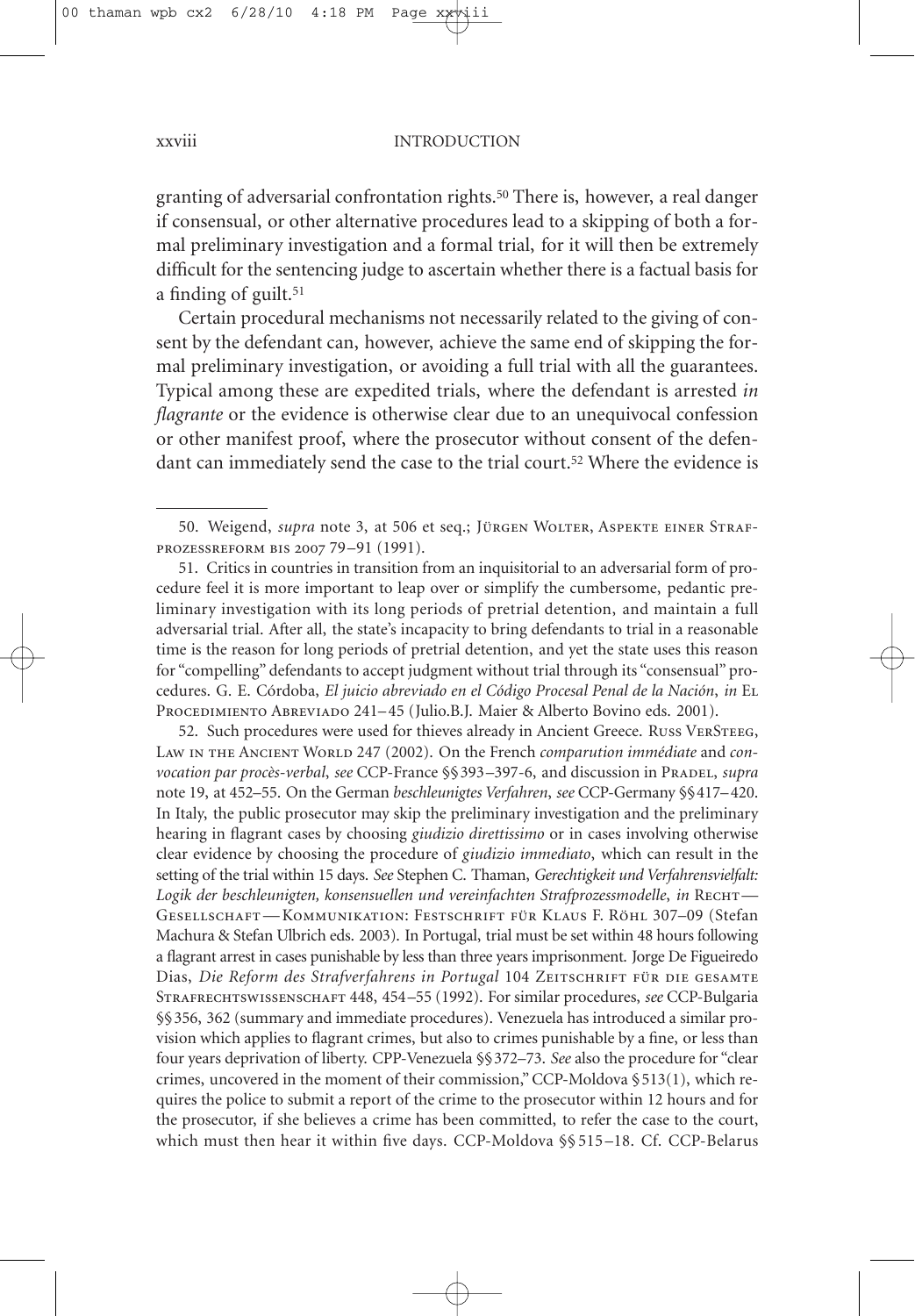#### INTRODUCTION xxix

actually overwhelming, of course, there is a good chance that many cases that could follow such expedited procedures, will not end up in full-blown formal trials, but in consensual resolution of one kind or the other. <sup>53</sup> Finally, in relation to misdemeanors or less-serious felonies many countries provide for a more expeditious police or prosecution investigation of the case, in lieu of the full-blown preliminary investigation, or a complete skipping of the preliminary investigation or preliminary hearing, which could be an incentive for a prosecutor to undercharge a case to gain the obvious savings of time and investigative resources.

Practices like *correctionnalisation* in France and Belgium, <sup>54</sup> allow prosecutors to manipulate the charges so as to avoid the jurisdiction of courts which involve lay participation, which invariably are more time-consuming, expensive and often require more attentive and skillful intervention by not only prosecutor and defense but also the trial judge. It is thus important to know whether a country has lay courts to determine whether there are incentives to avoid such courts in the interests of procedural economy.

Of course, the classic terrain of the jury is that of the countries of the common law, which traditionally had a jury of twelve persons, presided over by a single professional judge.<sup>55</sup> Since the defendant has a constitutional right to trial by jury in the U.S. if more than six months deprivation of liberty would

<sup>§§452–59,</sup> which provides in clear cases where the suspect does not deny responsibility, for submission of the case to the prosecutor within ten days, whereupon the case must be submitted to the judge who must set trial within five days. Expedited procedures for flagrant cases are not used in Paraguay, because prosecutors cannot break the habit of conducting the exhaustive preliminary investigation in every case, even though all evidence is theoretically ready to be produced at trial immediately after arrest. Cristián Riego, *Informe Comparativo Proyecto "Seguimiento de los Procesos de Reforma Judicial en América Latina",* Centro de Estudios de Justicia de las Américas (CEJA) 56, *available at* http://www.cejamericas.org/doc/ proyectos/inf\_comp.pdf.

<sup>53.</sup> Thus, the new Spanish *juicios rápidos* provide for trials within 15 days of arrest in flagrant cases, but also ample opportunity to enter a type of guilty-plea, or *conformidad*, at the arraignment stage. CCP-Spain §§795, 801, 802.

<sup>54.</sup> Thaman, Comparative Criminal Procedure, *supra* note 25, at 147. On Belgium, *see* Christine van den Wyngaert, *Belgium*, *in* Criminal Procedure Systems in the European Community 11 (Christine van den Wyngaert ed. 1993).

<sup>55.</sup> An exception, here, is Scotland, with its jury of 15 presided over by a professional judge for "solemn" offenses tried in the High Court and punishable by life imprisonment. Leverick, ch. 4, at 135 Today in the U.S. a jury of six, presided over by one judge has been accepted by the U.S. Supreme Court. Williams v. Florida, 399 U.S. 78 (1970). In at least fourteen states juries of six or eight hear misdemeanors, and in Florida, all juries are of six except for capital murder cases. Thomas L. Steffen, *"Truth as Second Fiddle: Reevaluating the Place of Truth in the Adversarial Trial Ensemble*, 1988 Utah L. Rev. 799, 809.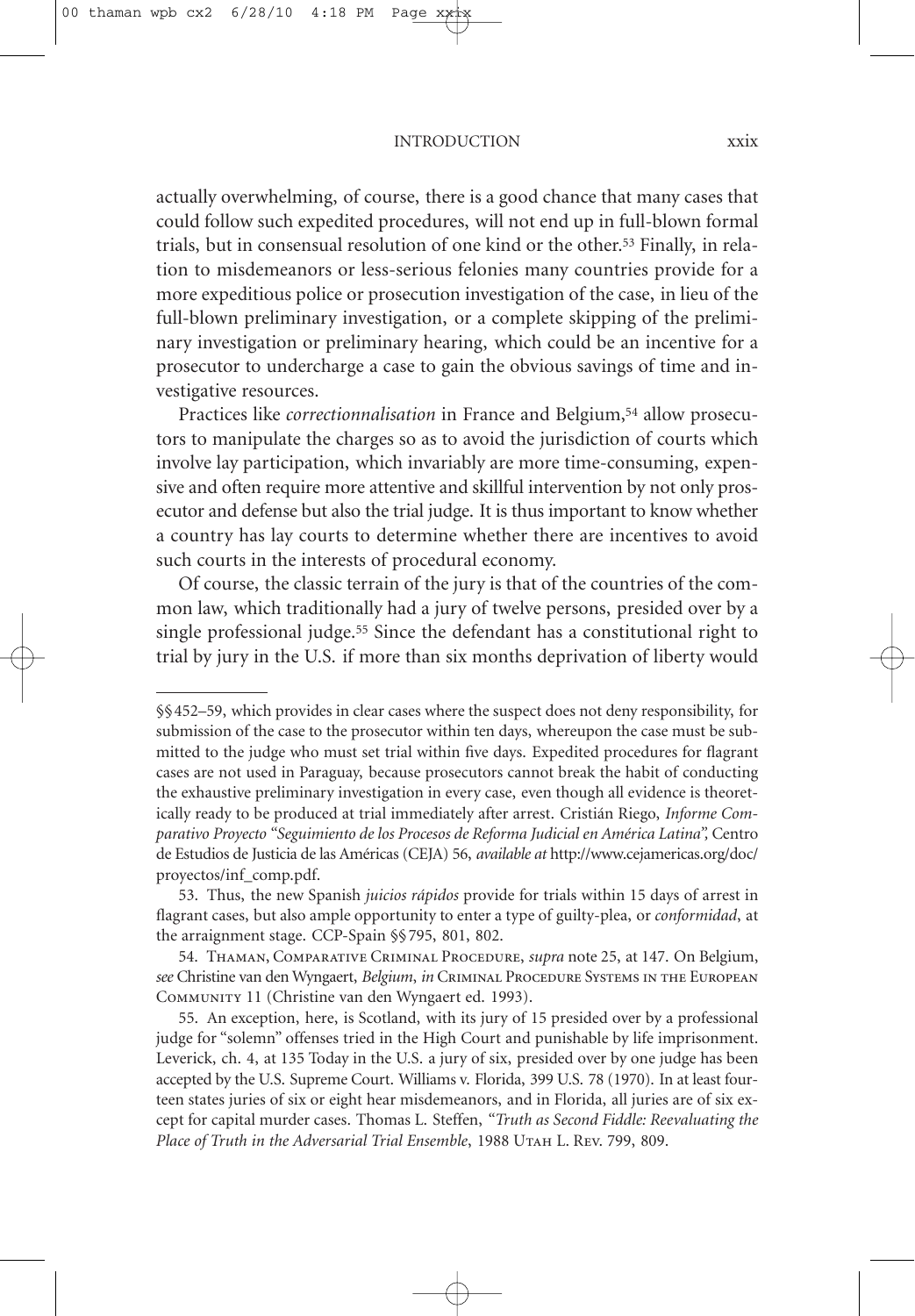#### xxx INTRODUCTION

be possible upon conviction, <sup>56</sup> there is little leeway for prosecutors to "undercharge" to avoid the possibility of jury trial. The situation is a bit more complex, however, in England and Wales, where twelve-person juries in the High Court hear serious felonies ("indictable cases") and courts usually composed of three lay magistrates hear lesser crimes in the Magistrates Courts, and are only allowed to impose sentences of deprivation of liberty of up to six months. In England and Wales, prosecutors at times manipulate charges to avoid the jury court. <sup>57</sup> The defendant is statistically more likely to achieve an acquittal in the jury court, than in the Magistrates Court. <sup>58</sup> There are also intermediate types of crime, so-called "either-way" offenses, which may be tried in the Magistrates Court (with a six-month maximum of jail time, or 12 months for two "either-way" crimes), or in the jury court, if the defendant or the Magistrates move to have it tried there. 59

There has also been a marked tendency in the new European jury systems of Russia and Spain for prosecutors to manipulate charges to avoid the jurisdiction of these courts.60 The same is true, of course in the U.S. and other countries with jury systems. Plea bargaining in U.S., and the use of guilty pleas and other consensual procedures have greatly contributed to the massive avoidance of the more costly jury procedures. 61

59. Seabrooke & Sprack, *supra* note 58, at 206; Michael Zander, *England and Wales Report*, *in* Lay Participation in the Criminal Trial in the XXIst Century, 72 Revue Internationale de Droit Pénal 121 (2001).

60. *See* Stephen C. Thaman, *The Nullification of the Russian Jury: Lessons for Jury-Inspired Reform in Eurasia and Beyond*, 40 Cornell Int'l L. J. 355, 367 (2007). On Spain, *see* Juan-Luis Gómez Colomer & Jose-Luis Gonzalez Cussac, Comentarios a la Ley del Jurado 207 (Juan Montero Aroca & Juan-Luis Gómez Colomer eds. 1999), discussing the avoidance of jury trials through the use of *conformidad* stipulations especially in non-homicide cases.

61. Other than in Spain and Russia, the only other non-common law European countries with a classic jury (where lay judges do not deliberate together with the professional members of the bench), are Belgium, Austria, Norway, and the Canton of Geneva in Switzerland. In Latin America, however, Nicaragua has a jury of five presided over by one professional judge (CCP-Nicaragua §297), Panama a jury of seven, presided by one professional

<sup>56.</sup> Baldwin v. New York, 399 U.S. 66 (1970).

<sup>57.</sup> *See* Thaman, Comparative Criminal procedure, *supra* note 25, at 148–49.

<sup>58.</sup> During 1993–94, juries in the High Court acquitted 43% of the time and 23% of cases in the Magistrate's court ended in acquittal. Stephen Seabrooke & John Sprack, Criminal Evidence and Procedure: The Statutory Framework 206 (1996). Earlier statistics showed 57% acquittals in the High Court and 30% in the Magistrates Courts. The Royal Commission on Criminal Justice. Report 86 (Viscount Runciman of Doxford ed. 1993), hereafter RCCJ (1993).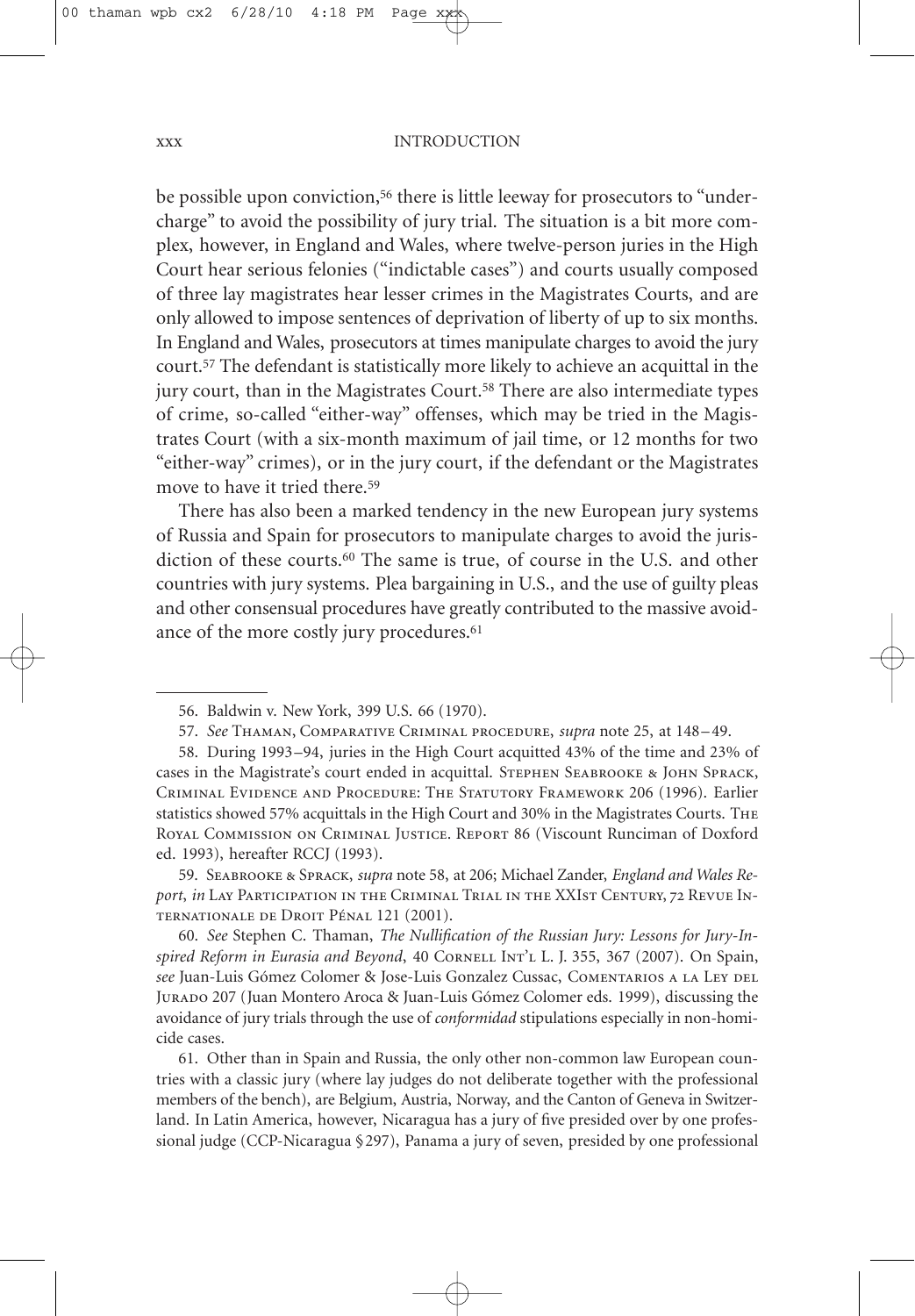#### INTRODUCTION xxxi

All of the other countries covered in this book, with the exception of the Netherlands, <sup>62</sup> use mixed courts for more serious cases and, even though mixed courts do not demonstrate the independence and unpredictability of classic jury courts, <sup>63</sup> there is still an incentive in most of these jurisdictions to avoid the mixed lay courts by resorting to consensual procedural mechanisms. 64

While the manipulation of charges does not normally require the consent of the defendant, <sup>65</sup> it may be preceded by informal discussions or negotiations between defense and prosecution and thus take on some of the trappings of plea bargaining. <sup>66</sup> In countries like the U.S. and Russia, where the right to trial by jury belongs to the accused and is not exclusively the right of the people to participate in the administration of justice, $67$  the waiver of the right to jury trial could be the subject of negotiations or could be coerced, subtly or not, by manipulative investigators, prosecutors or even court-appointed defense

65. In Scotland the public prosecutor has almost complete freedom to choose whether trial will be in the High Court with jury, by "solemn" (full-blown) procedure in the Sheriff's Court (one professional judge, with punishment not exceeding five years) or by summary procedure in the Sheriff's (three month maximum deprivation of liberty) or peace courts (the latter with lay justices and maximum punishment of 60 days). This situation would be "unthinkable" in England and Wales, or in the U.S. where the defendant controls whether the trial be by jury or judge (or lay magistrates). Leverick, ch. 4, at 137–38.

66. Manipulative charging to influence the composition of the trial court is forbidden and may be nullified by the court in: Croatia, Krapac, ch. 9, at 264; Norway, Strandbakken, ch. 8, at 251. It is possible that it occurs in Denmark and could escape judicial control. Wandall, ch. 7, at 235–36.

67. *See* Stephen C. Thaman, *Europe's New Jury Systems: the Cases of Spain and Russia*, *in* WORLD JURY SYSTEMS 326 (Neil Vidmar ed. 2000).

judge. (Judicial Code-Panama §2332); Brazil a jury of seven, presided over by one professional judge for crimes against life only (CCP-Brazil §§406–497), and El Salvador a fiveperson jury with one professional judge. *See* Stephen C. Thaman, *Latin America's First Modern System of Lay Participation: The Reform of Inquisitorial Justice in Venezuela*, *in* Strafrecht, Strafprozessrecht und Menschenrechte. Festschrift für Stefan Trechsel zum 65. Geburtstag 766 (Andreas Donatsch et al. eds. 2002).

<sup>62.</sup> The Netherlands has been historically skeptical of lay participation. It has neither a jury nor a mixed court and uses three-judge panels for more serious cases and single judges for the less serious. Brants, ch. 6, at 1201.

<sup>63.</sup> Thaman, *Nullification*, *supra* note 60, at 426–27.

<sup>64.</sup> Thus, although collaborative lay courts constitute the usual courts of first instance in Germany, legislation expanding the jurisdiction of single-judge courts and the use of diversion, penal orders and confession-bargaining which excludes the lay assessors, have led to only around 12% of German cases being charged in courts which include lay participation and only around 5.4% actually decided with the participation of lay judges. Markus Dirk Dubber, *American Plea Bargains, German Lay Judges and the Crisis of Criminal Procedure*, 49 Stan. L. Rev. 547, 559–62 (1997).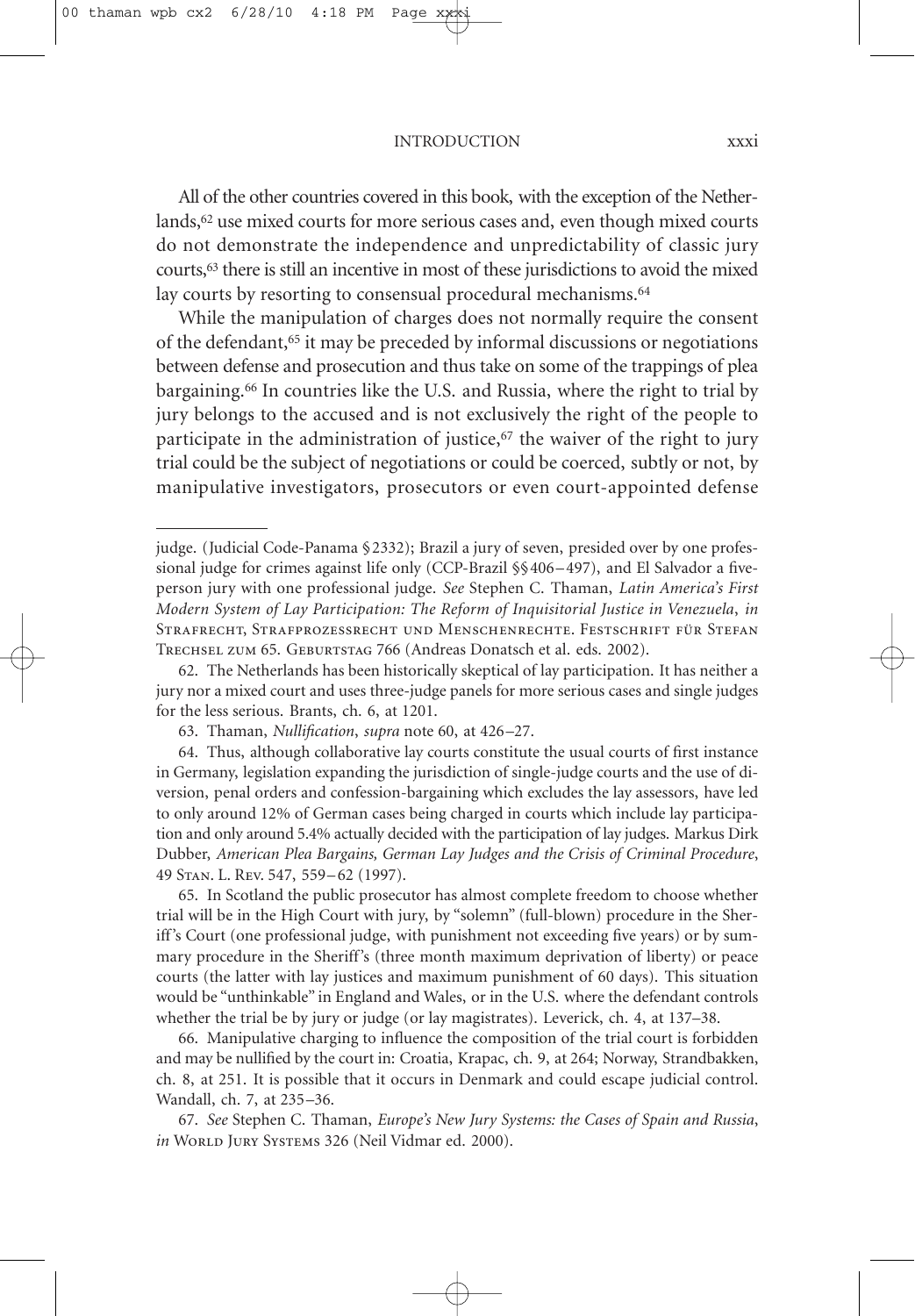lawyers, <sup>68</sup> or by, for instance, a system of punishing more leniently following a court trial than a jury trial. 69

Finally, I believe it is important to recognize that recognitions of guilt in the form of confessions have been the great simplifier of criminal procedure throughout its often ignominious history. Even where defendants were not allowed to jurisdictionally will the end of criminal proceedings by entering a plea of guilty, they were regularly either tortured or otherwise compelled, threatened, induced, or inveigled to produce a confession, which served traditionally as the "queen of evidence" upon which professional judges, juries or mixed courts would determine the guilt of the accused. <sup>70</sup> It was the great simplifier even of the formal, exhaustive preliminary investigation of classic inquisitorial stamp and justified the cessation of further evidence gathering, and the ultimate simplification of the oral trial in the mixed, post-reform inquisitorial systems.

One can characterize systems in which a confessing defendant can achieve earlier release from pretrial detention, <sup>71</sup> mitigated charges, <sup>72</sup> or a promise of a

71. In the Netherlands, police sometimes make promises of early release to induce confessions, but this is technically illegal. Brants, ch. 6, at 192. While it is illegal in Germany to offer release from pretrial detention as a condition for confessing, practitioners concede that it is commonly done. Jenia Iontcheva Turner, *Judicial Participation in Plea Negotiations: A Comparative View*, 54 Am. J. Comp. L. 199, 224 (2006). On the common practice in Japan of releasing a person from pretrial detention following a confession, *see* David T. Johnson, *Plea Bargaining in Japan, in* The Japanese Adversary System in Context 146–47 (Malcolm M. Feeley & Setsuo Miyazawa eds. 2002).

72. Altenhain, ch. 5, at 159, admits that confessions are bargained for in exchange for instituting diversion procedures or proceeding by way of penal order in Germany. Wandall, ch. 7, at 227–28, also recognizes that pretrial confession bargaining exists in exchange for limiting the charges, asking for less punishment, etc., but that it is very controversial. It is supported by some in the literature, but strongly opposed by others who find it violates the principles of legality and material truth as well as the prohibition of coerced confessions.

<sup>68.</sup> Thaman, *Nullification*, *supra* note 60, at 369–70, describing this situation in the new Russian jury trials.

<sup>69.</sup> For a discussion of the court trial system in the city of Philadelphia, *see* Stephen J. Schulhofer, *Is Plea Bargaining Inevitable?*, 97 Harv. L. Rev. 3–22 (1978).

<sup>70.</sup> See Thaman, Gerechtigkeit und Verfahrensvielfalt, supra note 52, at 309. Damaška notes that the authorized use of coercion made it unnecessary for continental European officials to have to make concessions to defendants to get them to admit guilt. ch. 2, at 85. For the argument that plea bargaining replaced torture as the quintessential vehicle for coercing confessions of guilt, *see* John H. Langbein, *Torture and Plea Bargaining*, 46 U. Chi. L. Rev. 3–22 (1978).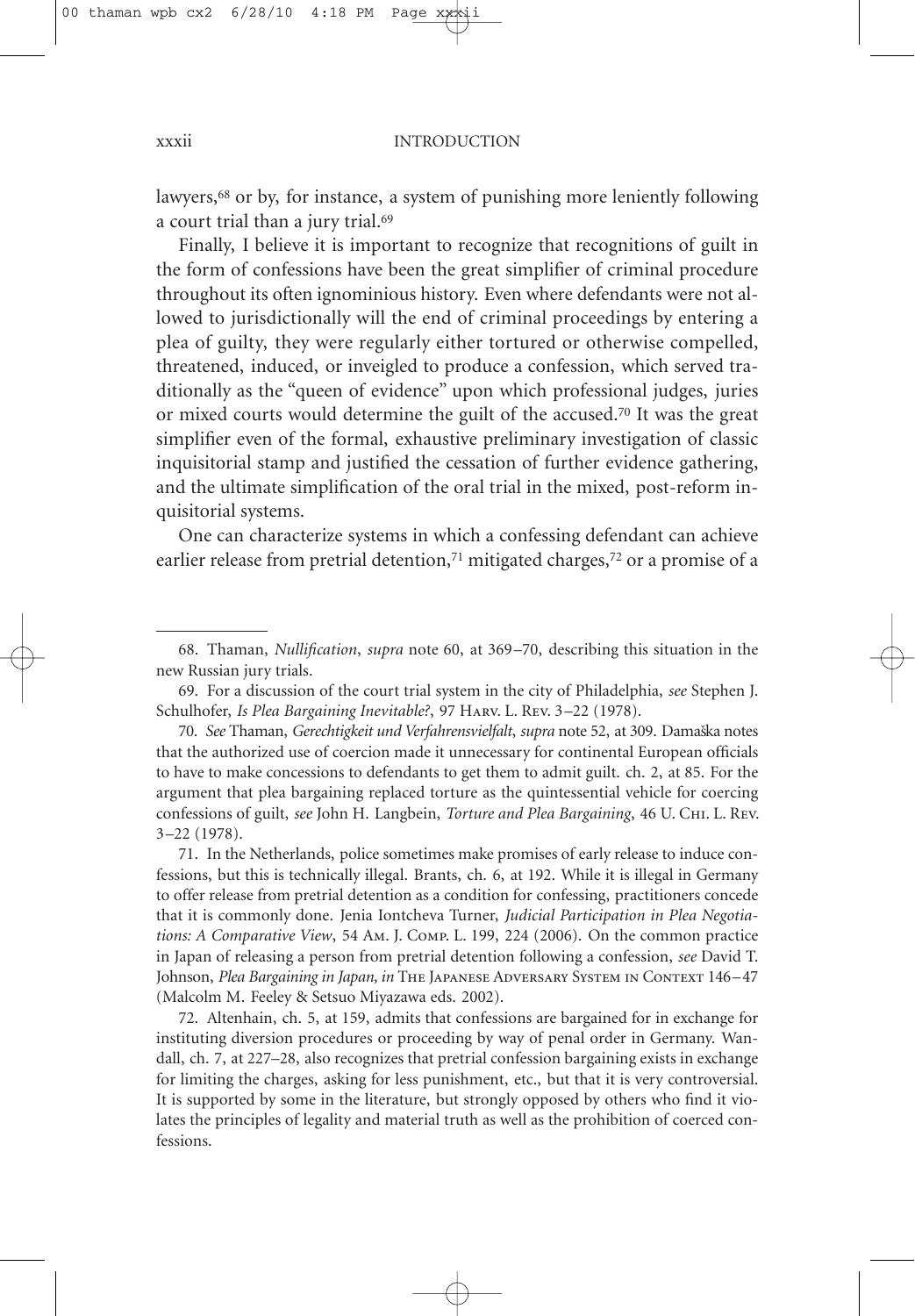#### INTRODUCTION xxxiii

mitigated punishment, <sup>73</sup> as plea bargaining systems, despite the protestations of the system's theoreticians who continue to proclaim adherence to the principles of legality and material truth and are openly hostile to American-style plea bargaining.74 Nowadays, the guilty plea and the confession should be treated in a procedurally similar fashion and there are some indications of a move in this direction. Although nearly all systems allow police to interrogate suspects even before the formal preliminary investigation has been initiated,75 some even statutorily allotting them a certain number of hours or days for this purpose, <sup>76</sup> most now recognize that a suspect should not be interrogated unless he or she has been advised of the right to counsel and to silence, and has waived those rights.77 Violations of the so-called *Miranda* rights will lead in some countries to inadmissibility of the statements subsequently obtained, <sup>78</sup> while

74. In Japan, penal orders exist for minor criminality, a simple non-adversary trial for defendants who confess (92% of all cases between 1987 and 1992) and an adversarial trial with more severe punishment when one is convicted. Johnson, *supra* note 71, at 142–45, calls this a system of "plea bargaining." *See also* Turner, *supra* note 71, at 217, who openly calls the German system of *Absprachen* "plea bargaining."

75. In some Latin American countries, such as Paraguay, police are prohibited from interrogating suspects altogether. Even though police in Paraguay continue to interrogate and characterize the statements as "spontaneous," the provision has led to a reduction in police abuse. Riego, *Informe*, *supra* note 52, at 41.

76. Three to six days in the Netherlands, Brants, ch. 6, at 189–90, twenty hours in France (CCP-France §63), and a minimum of forty-eight hours in Japan. Kuk Cho, *The Japanese "Prosecutorial Justice" and Its Limited Exclusionary Rule*, 12 Colum.J.Asian L. 39, 54 (1998). In some systems a space for interrogation is illegally created by arresting a suspect under the pretext of an administrative violation and then questioning about a suspected crime. On the use of this practice in Japan, *Id.¸* at 55–56, and Russia, *see* Human Rights Watch, Confessions at Any Cost: Police Torture in Russia 7 (1999).

77. *See* Miranda v. Arizona, 384 U.S. 436 (1966). See Wandall, ch. 7, at 224–25 (Denmark); Brants, ch. 6, at 190–91 (Netherlands); Krapac, ch. 9, at 262 (Croatia); Strandbakken, ch. 8, at 247 (Norway). *See* also CCP-Bulgaria §319(3)(6). While in most countries the defendant must also be advised of the right to appointed counsel, Krapac, ch. 9, at 262. On the international spread of *Miranda* warnings, *see* Stephen C. Thaman, *Miranda in Comparative Law*, 45 St. Louis U. L. Rev. 581–624 (2001).

78. This was, of course, the upshot of the *Miranda* decision in the U.S. This is also true in Denmark, if the suspect is not advised of the right to silence, Wandall, ch. 7, at 225, and in the Netherlands as long as the suspicion in relation to the person questioned had crystallized enough for him to be a suspect rather than a "witness." Brants, ch. 6, at 191. *See also* Krapac, ch. 9, at 262. In Italy, inadmissibility extends even to spontaneous statements made in the absence of counsel. CCP-Italy §350(7).

<sup>73.</sup> In Norway, police may tell a suspect that the penal code permits a one-third reduction in sentence if he confesses, Strandbakken, Chapter 8, at 248. On the other hand, any promise to release from detention or to mitigate the charges or punishment upon a confession is illegal in Croatia, Krapac, ch. 9, at 263.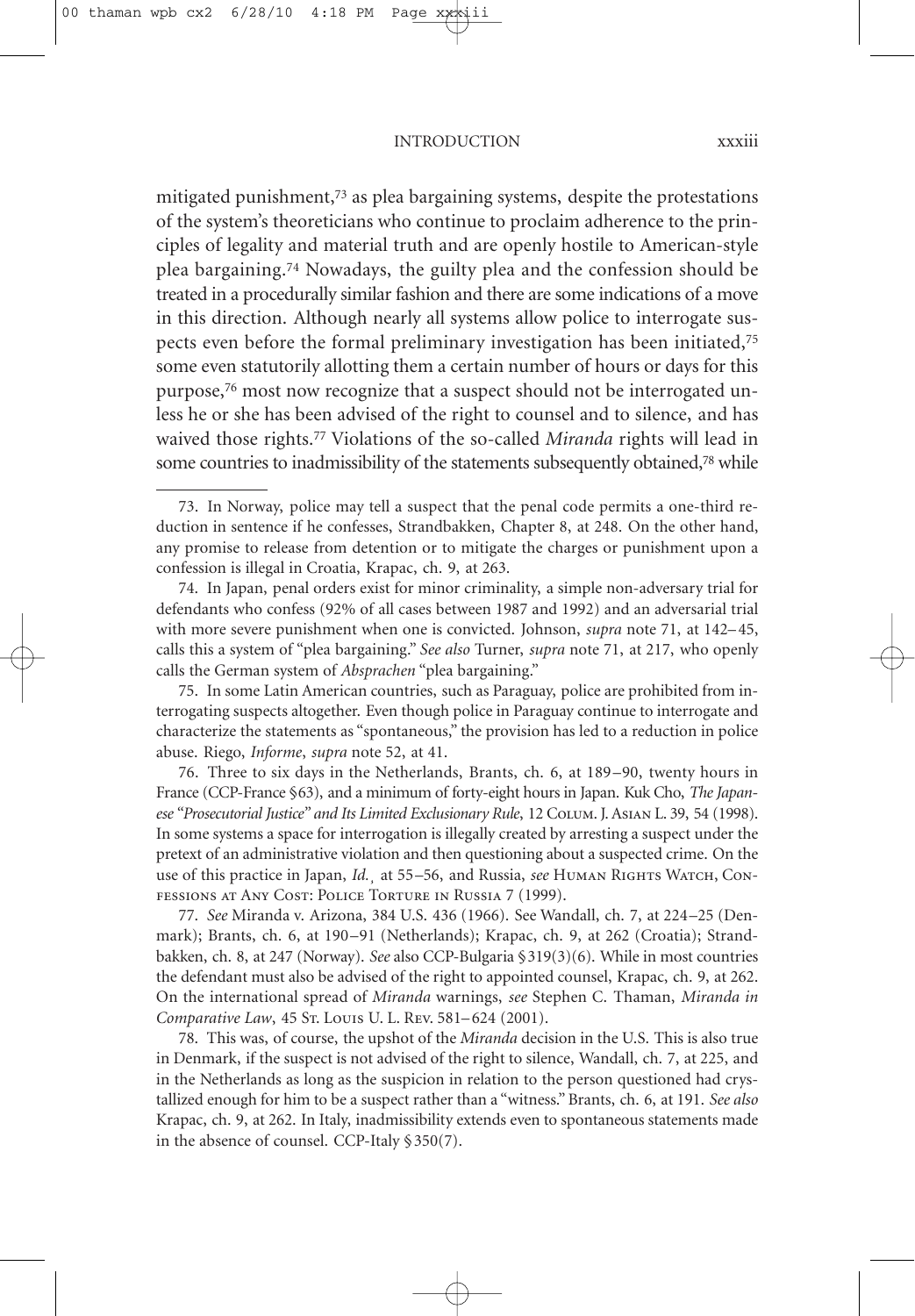#### xxxiv INTRODUCTION

in others, this is not necessarily the case. <sup>79</sup> The prohibition on use of such evidence may be extended to evidence indirectly discovered through the illegal interrogation as well, the so-called "fruits of the poisonous tree," such as physical evidence of crime, identity of witnesses, or subsequent legal statements that come on the heels of inadmissible statements. <sup>80</sup> The doctrine of "fruits of the poisonous tree," however, is not recognized in many countries. 81

So-called *Miranda* rights are less effective in their protection of criminal suspects in those countries in which the suspect is permitted to waive the right to counsel and speak to the interrogator before he or she has actually had a chance to talk with a lawyer. <sup>82</sup> Other countries, however, require that defendant actually meet with a lawyer before the interrogation commences. In Denmark the defendant has a right to have counsel present at the interrogation, but may waive the right.<sup>83</sup> In Germany, the Netherlands, Norway and Scotland, however, presence of counsel during the interrogation may be denied by the interrogating official. 84

80. In the U.S., the doctrine of "fruits of the poisonous tree" only finds weak application in relation to violations of *Miranda* rights. United States v. Patane, 542 U.S. 630 (2004) (no exclusion of a gun found as a result of *Miranda*-defective confession); Missouri v. Seibert, 542 U.S. 600 (2004) (exclusion of valid statement coming on heels of *Miranda*-defective statement). In Germany, an otherwise legal statement taken on the heels of an invalid one will be suppressed unless the suspect is told the earlier one was in violation of the law. Altenhain, cited in Thaman, *Plea-Bargaining*, *supra* note 13, at 961. Spanish law explicitly provides for suppression of evidence "indirectly" discovered as a violation of fundamental rights. Law on the Judicial Power (Spain) §11.1, discussed in Thaman, Comparative Criminal Procedure, *supra* note 25, at 118–19. *In general, see* Stephen C. Thaman, *Wahrheit oder Rechtsstaatlichkeit? Die Verwertung von verfassungswidrig erlangten Beweisgegenständen im Strafverfahren*, *in* Menschengerechtes Strafrecht. Festschrift für Albin Eser zum 70. Geburtstag 1049–52 (Jörg Arnold et al. eds. 2005).

81. In Denmark, the contents of illegal interrogations may be used to further the investigation, Wandall, ch. 7, at 225–26. In other countries admissibility of "fruits" is within the sound discretion of the judge. Brants, ch. 6, at 191 (Netherlands); Strandbakken, ch. 8, at 247–48 (Norway). In Italy, the doctrine of fruits of the poisonous tree is not recognized in relation to statements taken in violation of the admonition requirement. Rachel Van Cleave, Italy, *in* CRIMINAL PROCEDURE. A WORLDWIDE STUDY 264 (Craig M. Bradley ed. 1999).

82. This is of course permitted in the *Miranda* decision.

83. Wandall, ch. 7, at 224.

84. Brants, ch. 6, at 190; Strandbakken, ch. 8, at 247; Leverick, ch. 4, at 128. The U.S. Supreme Court also recently ruled that the right to counsel part of *Miranda* warnings need

<sup>79.</sup> *See* Strandbakken, ch. 8, at 247–48. In Germany, the statement is *prima facie* inadmissible, but if the seriousness of the crime outweighs the seriousness of the *Miranda*violation, the evidence may be usable. *See* Thaman, Comparative Criminal Procedure, *supra* note 25, at 110–14. In Scotland, a strict exclusionary rule has given way to a more flexible "case-by-case" approach based in the discretion of the trial judge. Leverick, ch. 4, at 128–29.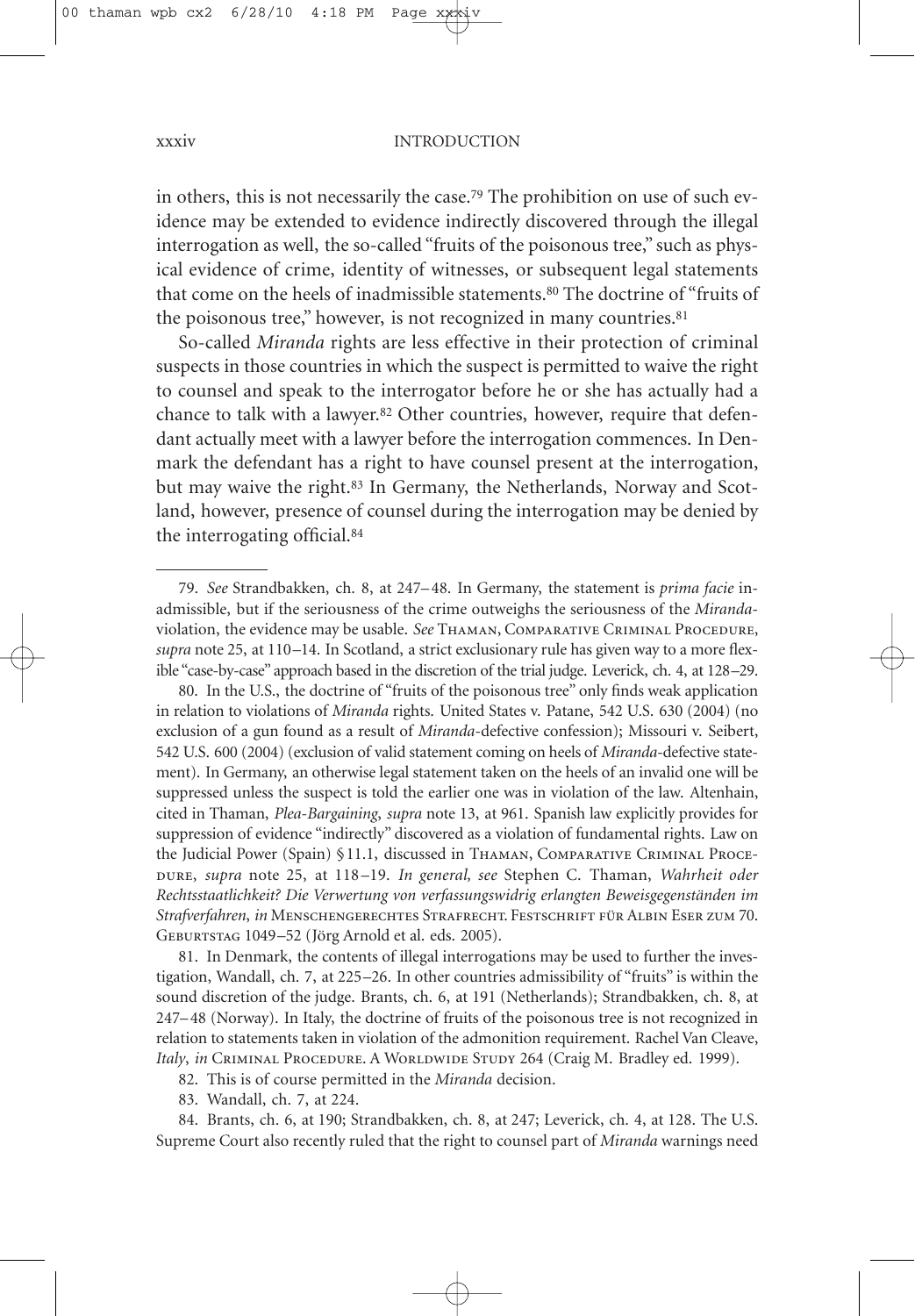INTRODUCTION xxxv

The preferred position is to require counsel to be present during any interrogation,<sup>85</sup> just as counsel is required for all consensual procedures designed to elicit procedure-ending or procedure-simplifying admissions or stipulations.

My concluding chapter will modestly attempt to place the various forms of "procedural economy" used nowadays, such as diversion, victim-offender conciliation or mediation, penal orders, guilty pleas or stipulations, or even "trials on the file" with statutory or anticipated discounts, and wide-open plea or confession bargaining, into historical and comparative perspective.

The use of different procedures for different types of cases—"different strokes for different folks"—whether based on the seriousness of the threatened punishment, the flagrancy of the criminal conduct, the lack of controversy as to the facts, or the "otherness" of the suspect, etc.—should not necessarily mean that there will be more "truth" or more "justice" for those who are tried "with all the guarantees" than those who proceed to procedural resolution in swifter, less complicated ways. 86

In Medieval Europe and elsewhere there was a diversity of procedures, ranging from *compositions* to duels, ordeals, the use of compurgators or oathhelpers, or groups of decision makers such as juries or *Schöffen*, depending on the particularities of the case. <sup>87</sup> In the 16th Century, the old Germanic *Schöffengericht* continued to exist alongside the new inquisitorial procedures in the famous German code, the *Carolina*. <sup>88</sup> Written witness statements could be used in French correctional courts, staffed by professional judges, but not in its jury courts in the 19th Century. 89

Expedited, consensual and simplified forms also existed in the ancient and pre-modern world. I will discuss the prevalence of summary justice for those caught in the act of committing crimes, and the seemingly mild consensual working out of compensation between culprit and victim in non-flagrant cases based only on suspicion. Quite likely all systems of resolving conflicts that we

not specify that one has a right to have counsel present during the interrogation. Florida v. Powell, 130 S.Ct. 1195 (2010).

<sup>85.</sup> Such as in Croatia, *see* Krapac, ch. 9, at 262, *in* Italy (CCP-Italy §350(2)) and Russia (CCP-Russia §75(2)(1)). In Russia and Italy, no statement may be used if the defendant was interrogated without counsel being present, unless the defendant consents to its use. For a discussion, *see* Thaman, Comparative Criminal Procedure, *supra* note 25, at 85–89.

<sup>86.</sup> *See* Thaman, *Gerechtigkeit und Verfahrensvielfalt*, *supra* note 52, at 317.

<sup>87.</sup> JOHN HENRY DAWSON, A HISTORY OF LAY JUDGES 121 (1960).

<sup>88.</sup> Gustav Radbruch, *Zur Einführung in die Carolina*, *in* DIE PEINLICHE GERICHTSORdnung Kaiser Karls V. von 1532 21 (Gustav Radbruch ed. 1975).

<sup>89.</sup> *See* Thaman, Comparative Criminal Procedure, *supra* note 25, at 125–26.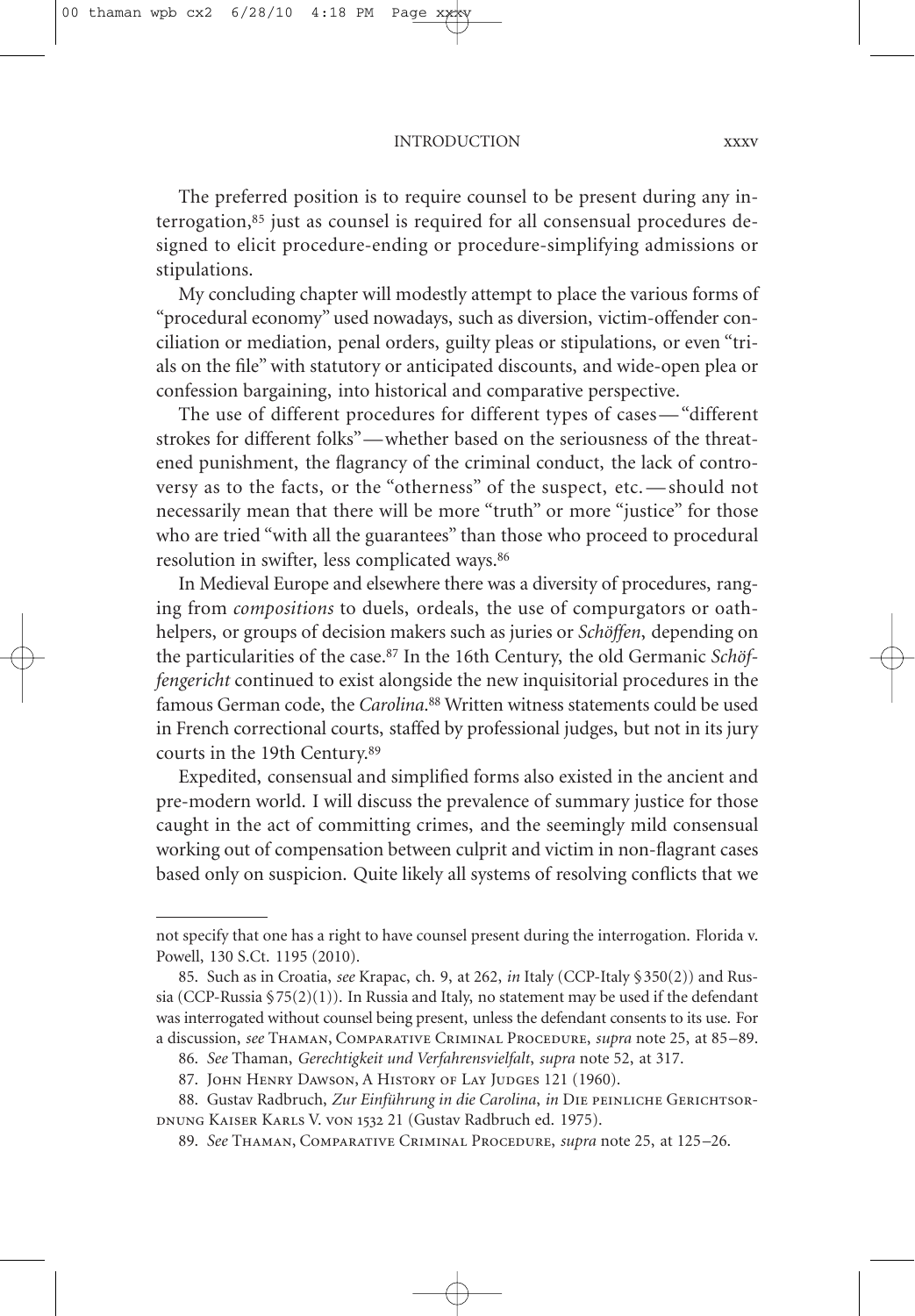would today characterize as "criminal" involved procedures which are analogous to the three main modes of criminal procedure: accusatorial-adversarial procedures, inquisitorial-investigative procedures, and accusatorial-consensual procedures.

In this regard it is important to realize that no country has only an adversarial, inquisitorial or communitarian system of criminal justice. All these traditions have existed, and continue to exist in all countries in varying degrees as lateral or subsidiary traditions. <sup>90</sup> Plea bargaining *à l'américaine* is thus not only a result of the accusatorial-adversarial nature of the American trial ethic which allows the *disponibilité* of the charges, but also of more communitarian notions of compromise and restoring the judicial peace. More importantly, it must also be emphasized that plea bargaining is just as much an offshoot of the *Inquisitionsprozess* with its stress on inducing admissions of guilt by using pressure, inducements, promises of leniency, if not outright torture. This will become increasingly evident when one looks at the inherent coercive nature of modern-day American plea bargaining.

It also should be kept in mind that the official paradigms of a system of criminal justice unceasingly trumpeted by its ideologues, the university professors, are not always the paradigms that dominate in the workaday world of the courts in the interactions of police, prosecutors, judges and defense lawyers. In this respect, it is interesting to look at ancient Chinese law, which was heavily influenced by Confucianism, which recognized a formal legal system with formal law, or *fa*, and an informal way of working things out according to custom and ritual, or *li*, which expressly envisioned *staying out of court at all costs*. The notion that even getting yourself into court, airing your laundry publicly, constituted shame, is a constant undercurrent of both Hindu and Chinese Law and this, also, is a customary aspect of consensual procedural mechanisms.

While virtually none of the procedural mechanisms discussed in this book will allow the participants to not enter the courthouse, they do invoke the idea of discussions in the corridors, on smoking breaks, <sup>91</sup> keeping important facts out of the official record, of not wanting to risk the "full-blown" public court procedure. And a conclusion one can draw from the history of out-of-court settlements, is that criminal procedure, especially in its infancy, was such a brutal, painful and arbitrary spectacle, that whether you were guilty or innocent,

<sup>90.</sup> Glenn, *supra* note 16, at 347–48.

<sup>91.</sup> I thank my friend *Christoph Rennig*, Judge of the Oberlandesgericht in Frankfurt, for the insight, that in Germany it was the courts in which judges (and prosecutors, or lawyers) smoked, therefore necessitating the calling of more frequent recesses, where trialending confession or evidence bargaining was more prevalent.